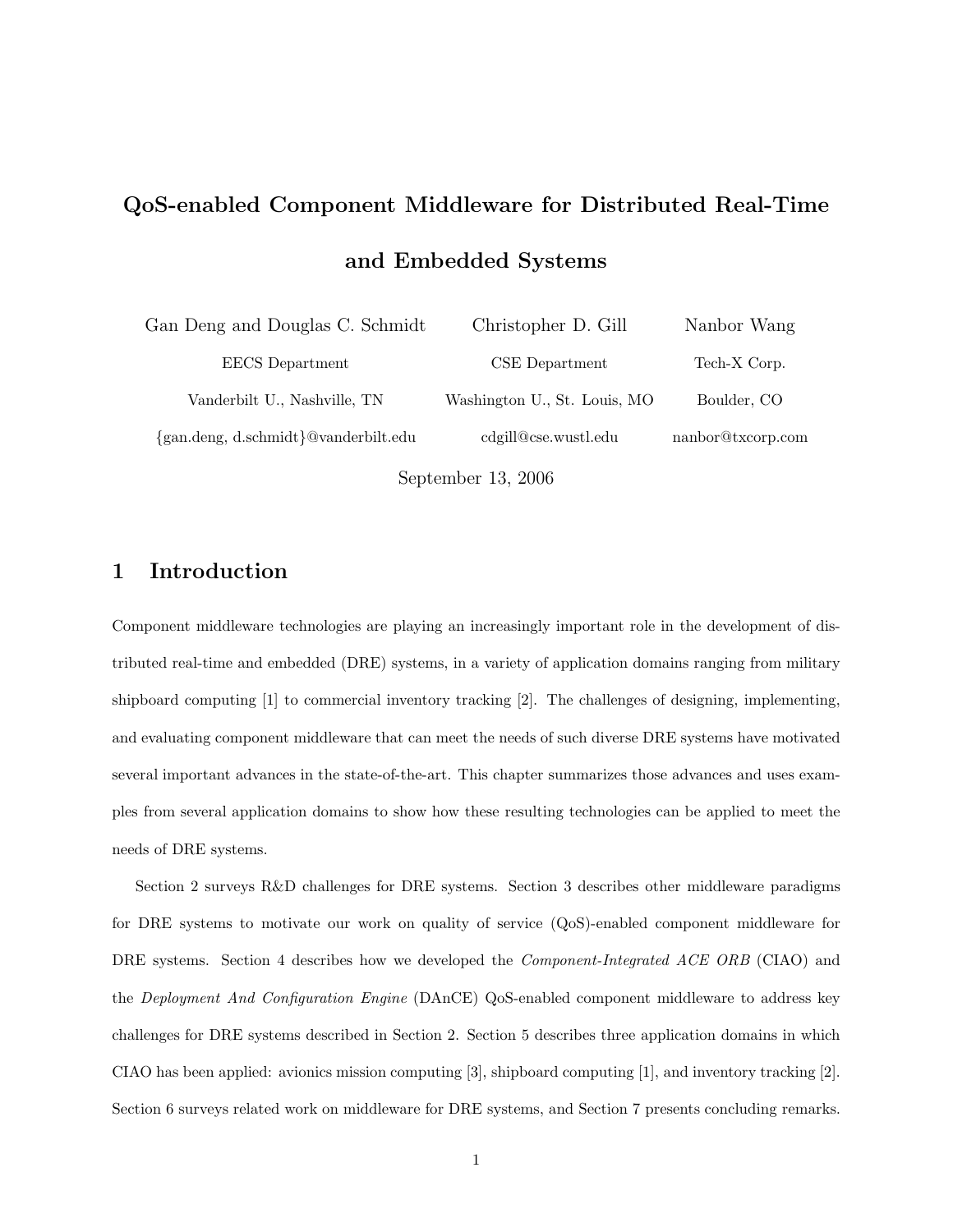## **2 R&D Challenges for DRE Systems**

Some of the most challenging R&D problems are those associated with producing software for DRE systems where computer processors control physical devices for sensing and actuation. Examples of such systems include avionics mission computing systems which help pilots plan and execute airborne missions, shipboard computing systems which help crews maintain situational awareness of the ship and its surroundings, and inventory tracking system that help to maintain an up-to-date picture of the location and status of parts and products needed by complex and dynamic supply chains. Despite advances in standards-based commercialoff-the-shelf (COTS) middleware technologies, several challenges must be addressed before COTS software can be used to build mission-critical DRE systems effectively and productively. In particular, as DRE systems have increased in scale and complexity over the past decade, a tension has arisen between stringent performance requirements and the ease with which systems can be developed, deployed, and configured to meet those requirements.

DRE systems require different forms of configuration–both at design-time and at run-time–to allow customization of reusable components to meet QoS requirements for applications being developed. In addition to being configured individually, components must be assembled to form a complete application and deployed across a set of endsystems upon which the applications will run. Characteristics of the components, their interdependencies when assembled, the endsystems onto which components are deployed, and the networks over which they communicate can vary *statically* (*e.g.*, due to different hardware/software platforms used in a product-line architecture) and *dynamically* (*e.g.*, due to damage, changes in mission modes of the system, or due to differences in the real vs. expected behavior of applications during actual operation). When these variabilities are combined with the complex requirements of many DRE systems and the dynamic operating environments in which they operate, it becomes tedious and error-prone to configure operational characteristics of these systems, particularly when components are deployed manually or using middleware technologies that do not provide appropriate configuration support.

Developers of complex DRE systems therefore need middleware technologies that offer (1) explicit configurability of policies and mechanisms for QoS aspects such as priorities, rates of invocation, and other real-time properties, so that developers can meet the stringent requirements of modern DRE systems, (2)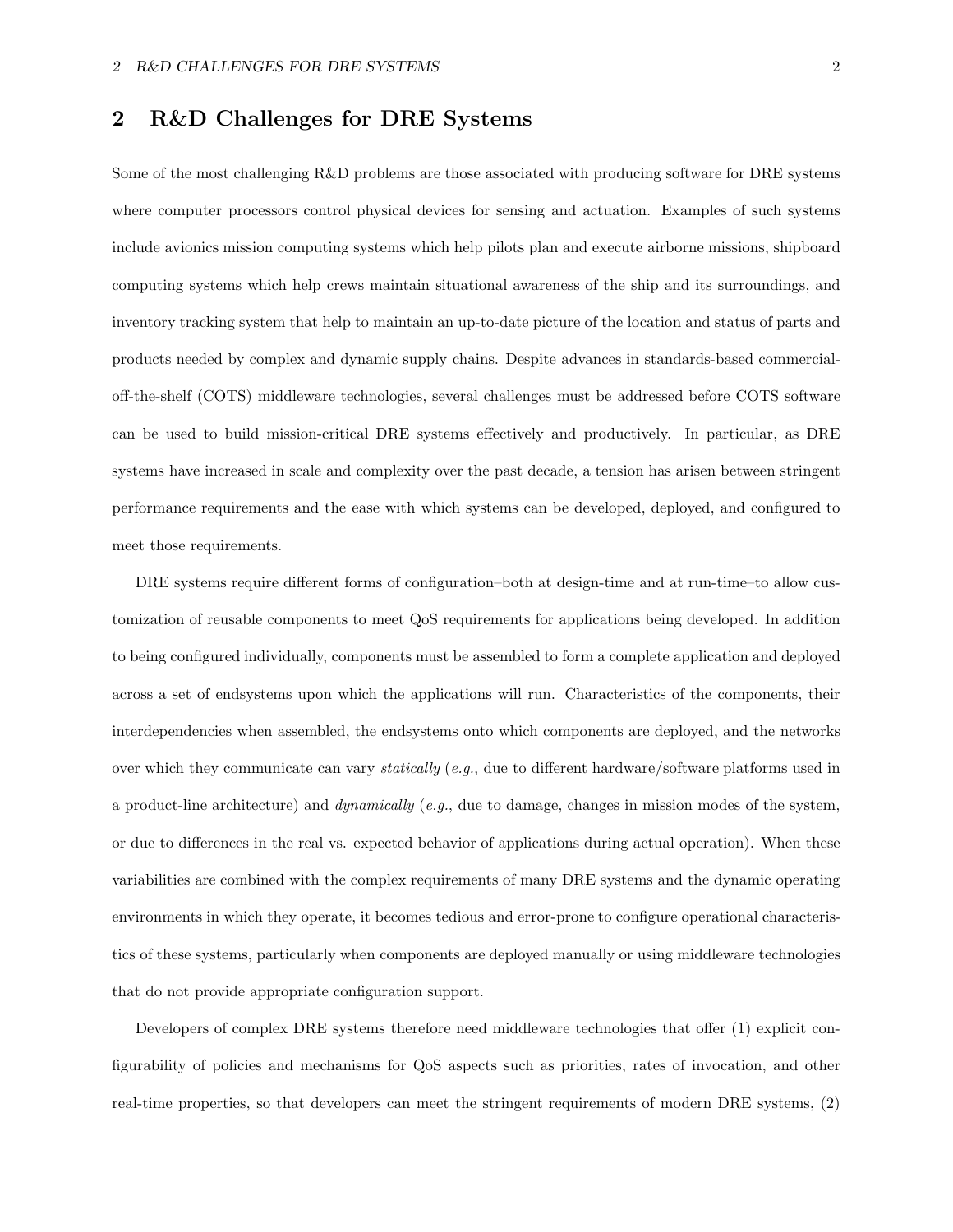a component model that explicitly separates QoS aspects from application functionality so developers can untangle code that manages QoS and functional aspects, resulting in systems that are less brittle and costly to develop, maintain, and extend and (3) configuration capabilities that can customize functional and QoS aspects of each DRE system, flexibly, efficiently at different stages of the system lifecycle.

## **3 Comparison of Middleware Paradigms**

This section examines previous approaches to middleware for DRE systems and explains why only QoSenabled component middleware addresses all the challenges described in Section 2.

**Conventional DOC middleware.** Standards-based COTS middleware technologies for distributed object computing (DOC), such as The Object Management Group (OMG)'s Common Object Request Broker Architecture (CORBA) [4] and Sun's Java RMI [5], shield application developers from low-level platform details, provide standard higher-level interfaces to manage system resources, and help to amortize system development costs through reusable software frameworks. These technologies significantly reduce the complexity of writing client programs by providing an object-oriented programming model that decouples application-level code from the system-level code that handles sockets, threads, and other network programming mechanisms. Conventional DOC middleware standards, however, have the following limitations for DRE systems [6]:

- **Only functional and not QoS concerns are addressed.** DOC middleware addresses *functional* aspects, such as how to define and integrate object interfaces and implementations, but does not address crucial QoS aspects, such as how to define and enforce deadlines for method execution. The code that manages these QoS aspects often becomes entangled with application code, making DRE systems brittle and hard to evolve.
- **Lack of functional boundaries.** Application developers must explicitly program the connections among interdependent services and object interfaces, which can make it difficult to reuse objects developed for one application in a different context.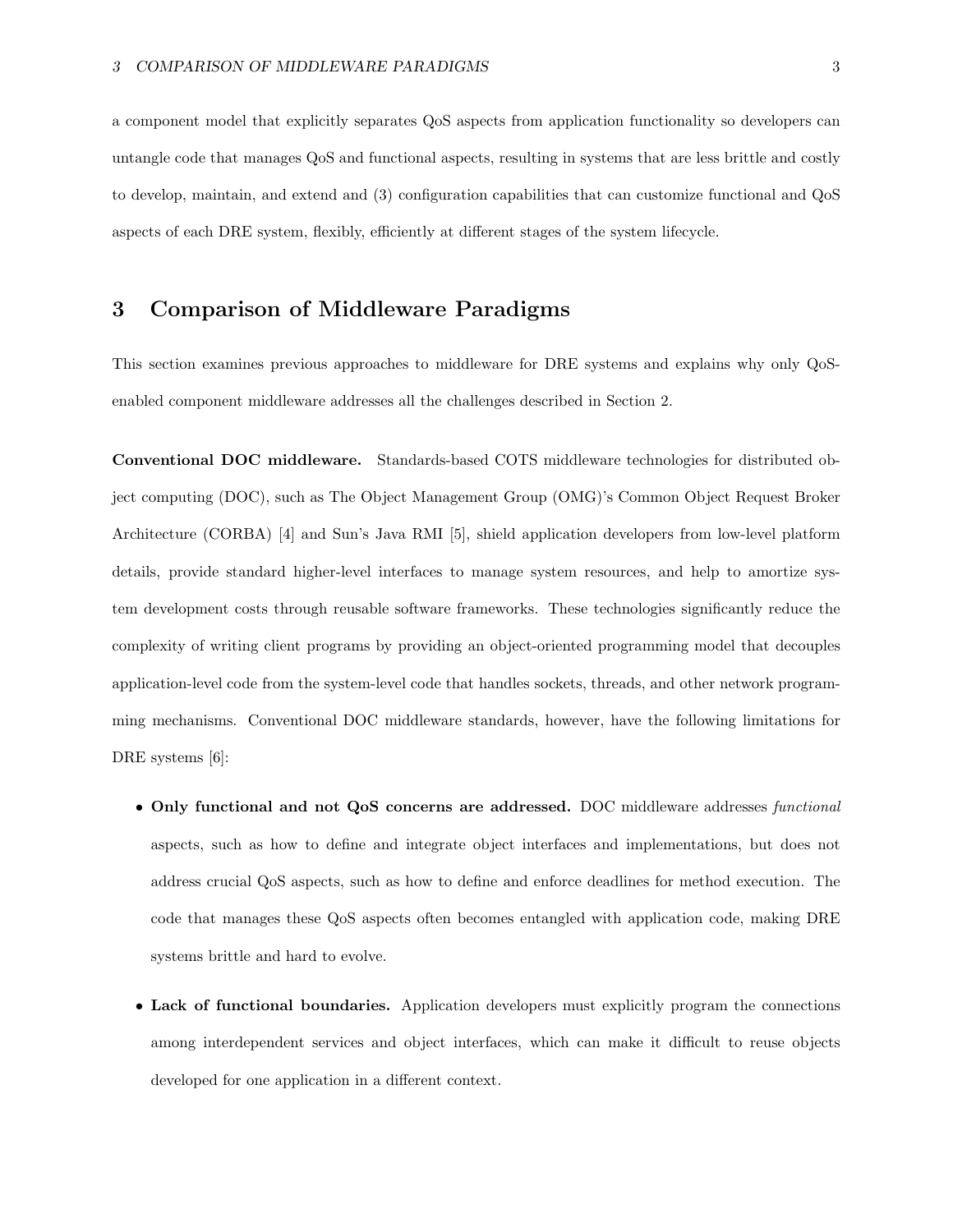- **Lack of generic server standards.** Server implementations are *ad hoc* and often overly coupled with the objects they support, which further reduces the reusability and flexibility of applications and their components.
- **Lack of deployment and configuration standards.** The absence of a standard way to distribute and start up implementations remotely results in applications that are hard to maintain and even harder to reuse.

**QoS-enabled DOC middleware.** New middleware standards, such as Real-time CORBA (RTCORBA) [7] and the Real-Time Specification for Java (RTSJ) [8], have emerged to address the limitations of conventional DOC middleware standards described above. These technologies support explicit configuration of QoS aspects, such as the priorities of threads invoking object methods. They do not support generic server environments or component deployment and configuration, however, which can lead to tangling of application logic with system concerns, similar to the problems seen with conventional DOC middleware.

For example, although Real-time CORBA provides mechanisms to configure and control resource allocations of the underlying endsystem to meet real-time requirements, it lacks the flexible higher level abstractions that component middleware provides to separate real-time policy configurations from application functionality. Manually integrating real-time aspects within Real-time CORBA application code is unduly time consuming, tedious, and error-prone [3]. It is hard, therefore, for developers to configure, validate, modify, and evolve complex DRE systems consistently using conventional QoS-enabled DOC middleware.

**Conventional component middleware.** Component middleware technologies, such as the CORBA Component Model (CCM) [9] and Enterprise JavaBeans [10], have evolved to address the limitations of conventional DOC middleware in addressing the functional concerns of DRE systems, by (1) separating application components so that they interact with each other only through well-defined interfaces, (2) defining standard mechanisms for configuring and executing components within generic containers and component servers that divide system development concerns into separate aspects, such as implementing application functionality vs. configuring resource management policies, and (3) providing tools for deploying and configuring assemblies of components.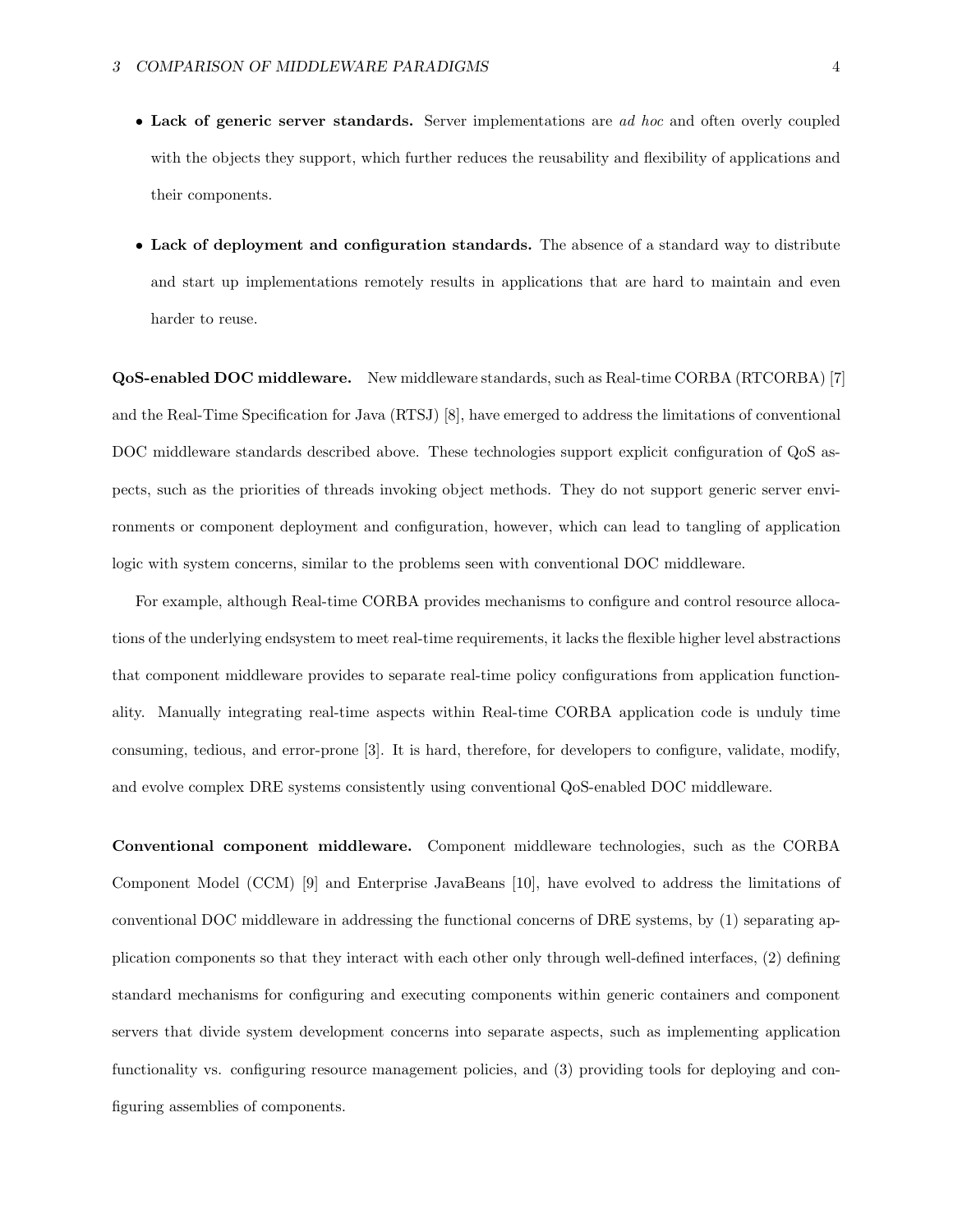#### *3 COMPARISON OF MIDDLEWARE PARADIGMS* 5

In CCM, for example, components interact with other components through a limited set of well defined interface called *ports*. CCM ports include (1) *facets*, which provide named interfaces that service method invocations from other components, (2) *receptacles*, which provide named connection points to facets provided by other components, (3) *event sources* which indicate a willingness to send events to other components, and (4) *event sinks* which indicate a willingness to receive events from other components. Components can also have *attributes* that specify named parameters. which are configurable at various points in an application's lifecycle.

Components are implementation entities that can be installed and instantiated independently in standard component server runtime environments stipulated by the CCM specification. For each type of component, a *home* interface provides lifecycle management services. A *container* provides the server runtime environment for component implementations, and handles common concerns such as persistence, event notification, transaction, security, and load balancing.

These component middleware features ease the burden of developing, deploying, and maintaining complex large-scale systems by freeing developers from connecting and configuring numerous distributed subsystems manually. Conventional component middleware, however, is designed more for the needs of enterprise business systems, rather than for the more complex QoS provisioning needs of DRE systems. Developers are therefore often forced to configure and control these mechanisms imperatively within their component implementations.

While it is possible for component developers to embed QoS provisioning code directly within a component implementation, doing so often prematurely commits each implementation to a specific QoS provisioning strategy, making component implementations harder to reuse. Moreover, many QoS capabilities, such as end-to-end provisioning of shared resources and configuring connections between components, cannot be implemented solely within a component because the concerns they address span multiple components.

**QoS-enabled component middleware.** Due to the limitations described above, it is necessary to extend standard middleware specifications so that they provide better abstractions for controlling and managing both functional and QoS aspects of DRE systems. In particular, what is needed is *QoS-enabled component middleware* that preserves existing support for heterogeneity in standard component middleware, yet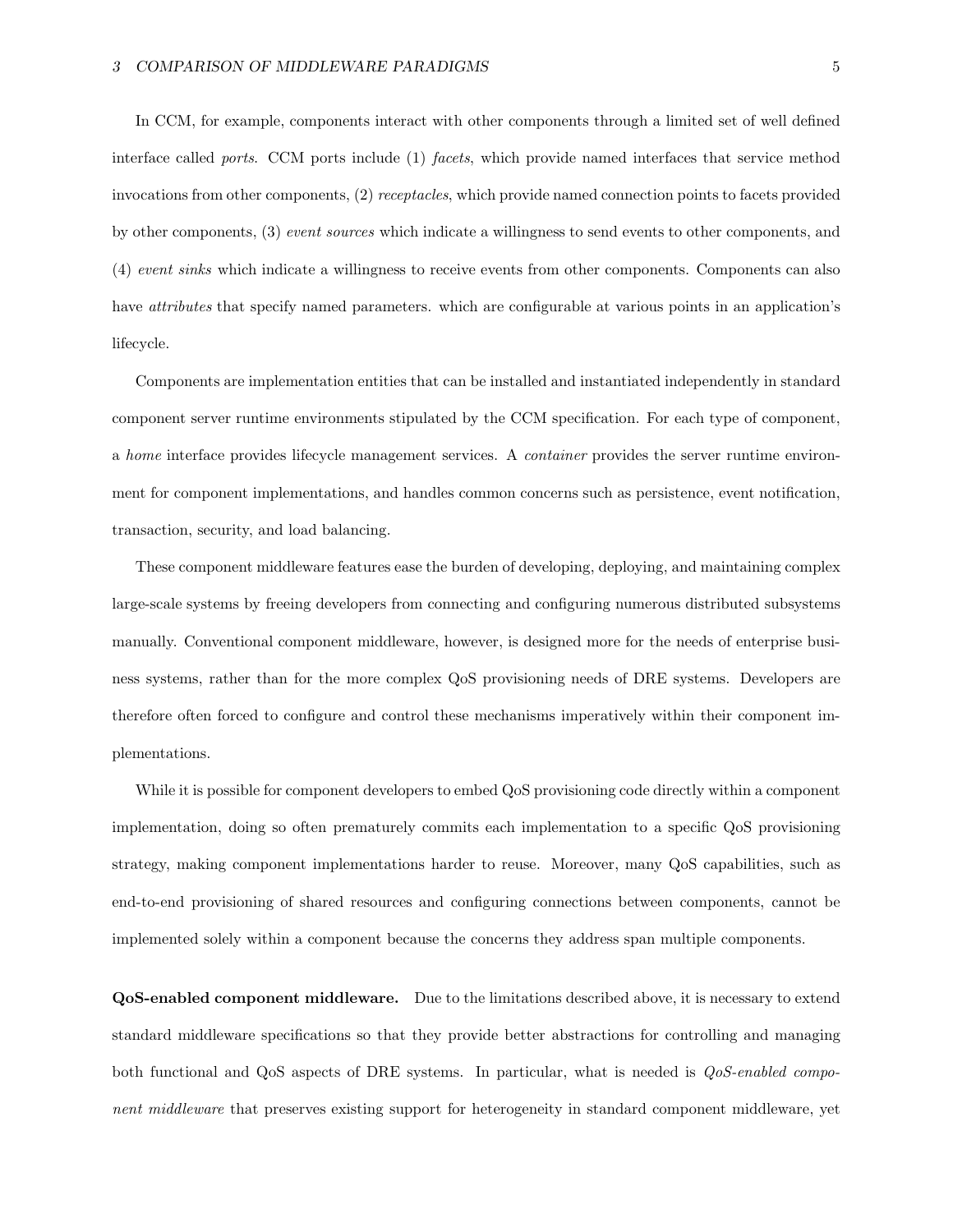also provides multiple dimensions of QoS provisioning and enforcement and offers alternative configuration strategies to meet system-specific QoS requirements across the diverse operating environments of DRE systems.

The remainder of this chapter describes how we have extended the standard Lightweight CCM specification to support QoS-enabled component middleware that can more effectively compose real-time behaviors into DRE systems and help make it easier to develop, verify, and evolve applications in these systems. Specifically, we cover:

- How real-time CORBA policies can be composed into Lightweight CCM applications during their development lifecycle, using an XML-based metadata format for describing how real-time policies can be coupled with existing CCM metadata that define application assemblies.
- How the Deployment And Configuration Engine (DAnCE) framework we developed can translate an XML-metadata specification into the deployment and configuration actions needed by an application, and how static configuration optimizations we developed for DAnCE optimize that capability to support applications with constraints on configuration times or on real-time operating system features.
- How these added capabilities can be used to develop DRE systems via examples from several application domains.
- How extending various CCM metadata to document behavioral characteristics of components and applications can help streamline the optimization of DRE systems.

As we describe in Section 4, the vehicles for our R&D activities on QoS-enabled component middleware are (1) the *Component-Integrated ACE ORB* (CIAO), the *Deployment And Configuration Engine* (DAnCE), which are based on the OMG's Lightweight CORBA Component Model (LCCM) specification [11], and (2) the Component Synthesis of Model Integrated Computing (CoSMIC) [12], which is a Model-Driven Engineering (MDE) [13] tool chain.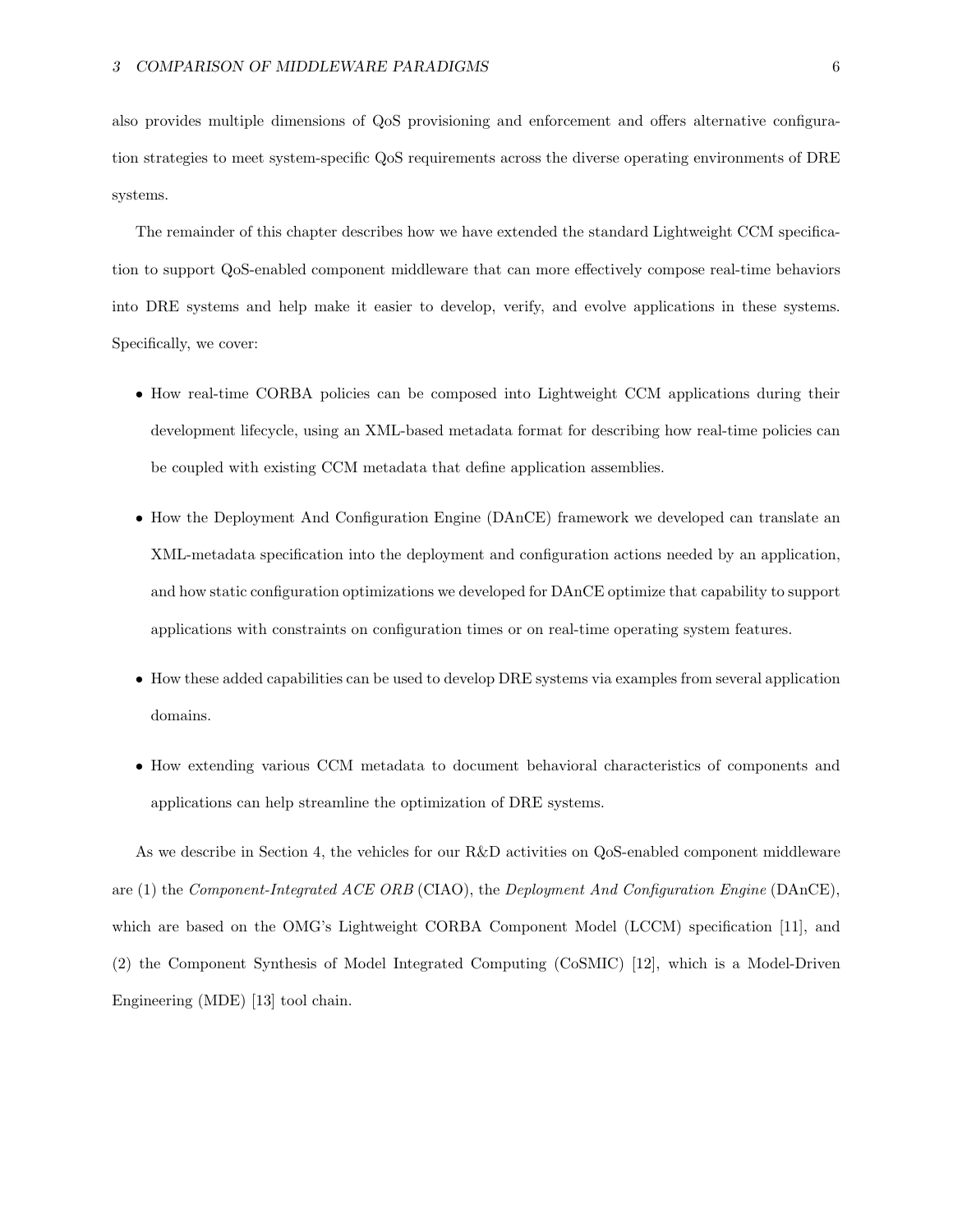## **4 Achieving QoS-enabled Component Middleware: CIAO, DAnCE, CoSMIC**

This section presents the design of CIAO and DAnCE, which are open-source QoS-enabled component middleware developed at Washington University and Vanderbilt University atop *The ACE ORB* (TAO) [14]. TAO in turn is open-source Real-time CORBA DOC middleware that implements key patterns [15] for DRE systems. CIAO and DAnCE enhance TAO to simplify the development of applications in DRE systems by enabling developers to provision QoS policies declaratively end-to-end when deploying and configuring DRE systems using CCM components. We also describe how the CoSMIC MDE tools support the deployment, configuration, and validation of component-based DRE systems developed using CIAO and DAnCE.

## **4.1 Integration of Real-time CORBA and Lightweight CCM Capabilities in CIAO**

CIAO supports Lightweight CCM mechanisms that enable the specification, validation, packaging, configuration, and deployment of component assemblies and integrates these mechanisms with TAO's Real-time CORBA features, such as thread-pools, lanes, and client-propagated and server-declared policies. The architecture of CIAO is shown in Figure 1.1. CIAO extends the notion of Lightweight CCM component assembly



Figure 1.1: The Architecture of CIAO

to include both client-side and server-side QoS provisioning and enables the declarative configuration of QoS features of endsystem ORBs, such as prioritized thread pools [16], via XML metadata. It also allows QoS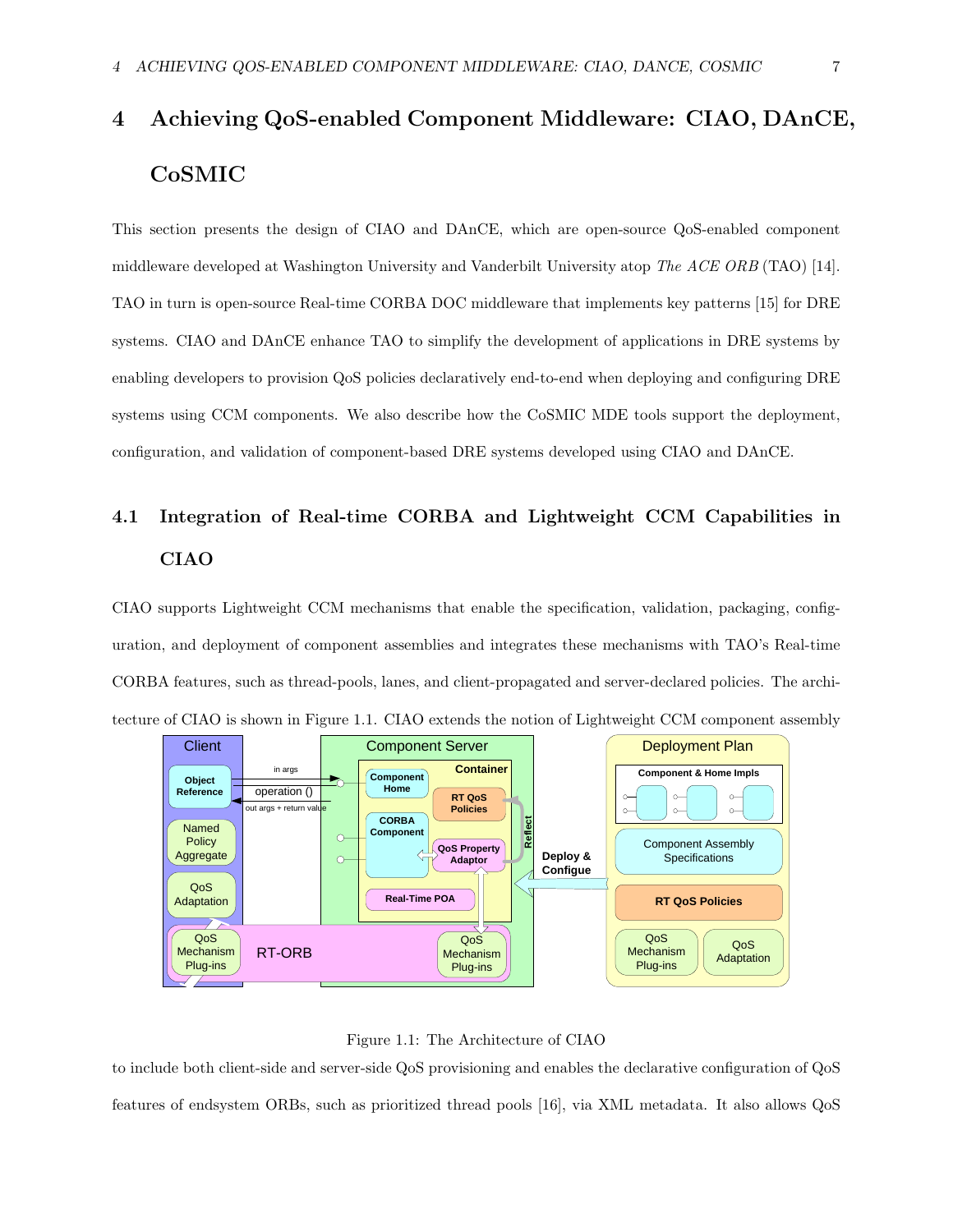provisioning at the component-connection level, *e.g.*, to configure thread pools with priority lanes.

To support the composition of real-time behaviors, CIAO allows developers of DRE systems to specify the desired *real-time QoS policies* and associate them with components or component assemblies. For example, application components can be configured to support different priorities and rates of invocation of methods among components. These configurations are declaratively specified via metadata, and once they are deployed, the properties of CIAO's real-time component server and container runtime environment will be automatically initialized based on the definition of QoS mechanism plug-ins. In particular, this metadata can configure CIAO's QoS-aware containers, which provide common interfaces for managing components' QoS policies and for interacting with the mechanisms that enforce those QoS policies.

To support the configuration of QoS aspects in its component servers and containers, CIAO defines a new file format – known as the *CIAO server resource descriptor* (CSR) – and adds it to the set of XML descriptors that can can be used to configure an application assembly. A CSR file defines *policy sets* that specify policies for setting key QoS behaviors such as real-time thread priorities, and configure resources to enforce them. The resources and policies defined in CIAO's CSR files can be specified for individual component instances. System developers then can use deployment and configuration tools, such as the DAnCE middleware and CoSMIC MDE tools described in Section 4.1, to deploy the resulting application assembly onto platforms that support the specified real-time requirements. The middleware and MDE tools can also configure the component run-time infrastructure that will enforce these requirements.

#### **4.2 The Design of DAnCE**

DAnCE is a middleware framework we developed for CIAO based on the OMG's Deployment and Configuration (D&C) specification [17], which is part of the Lightweight CCM specification [11]. This specification standardizes many deployment and configuration aspects of component-based distributed applications, including component configuration, assembly, and packaging; package configuration and deployment; and resource configuration and management. These aspects are handled via a *data model* and a *runtime model*. The data model can be used to define/generate XML schemas for storing and interchanging metadata that describes component assemblies and their deployment and configuration attributes, such as resource require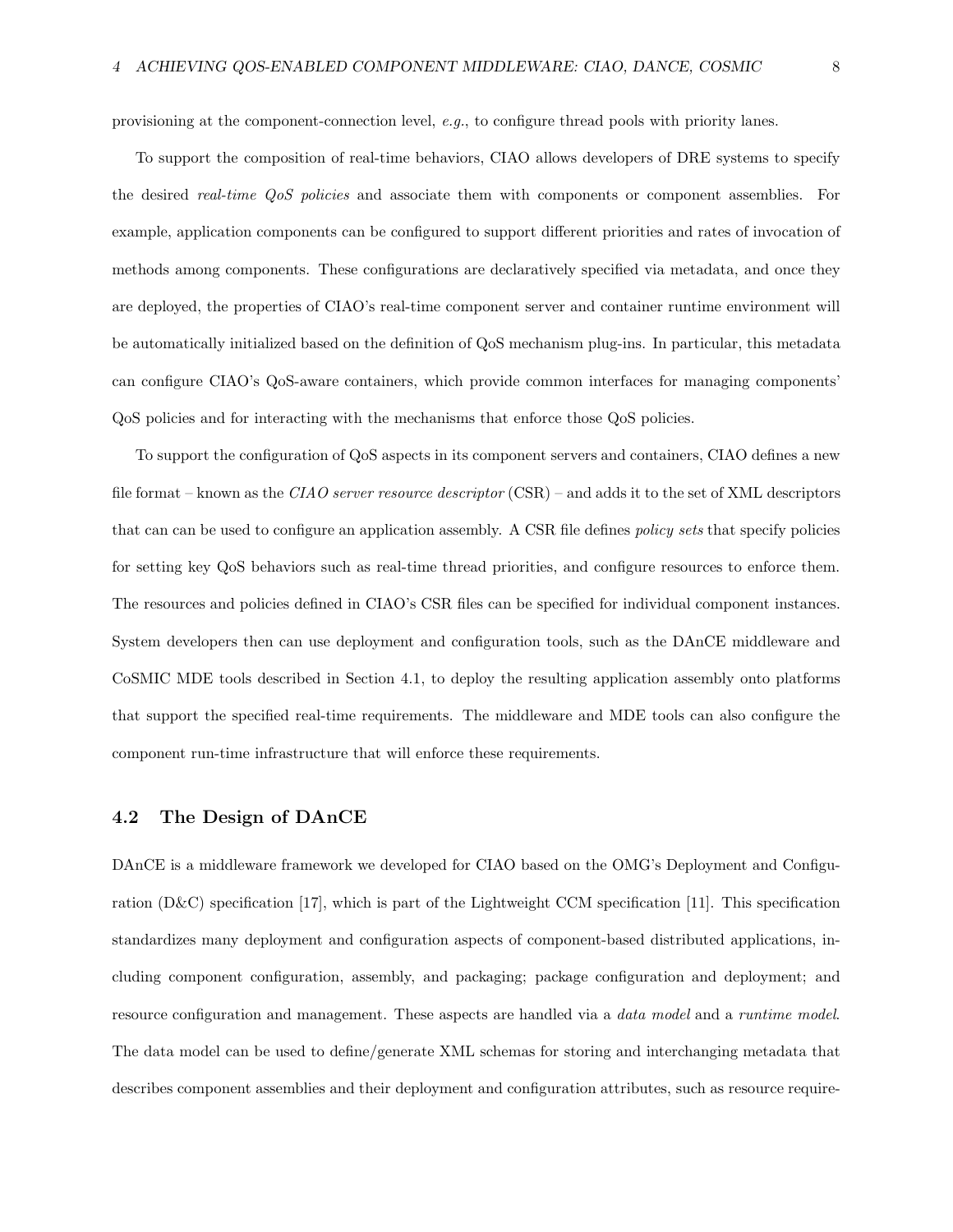ments. The runtime model defines a set of services/managers that process the metadata described in the data model to deploy, execute, and control application components in a distributed manner.

DAnCE implements a data model that describes (1) the DRE system component instances to deploy, (2) how the components are connected to form component assemblies, (3) how these components and component assemblies should be initialized, and (4) how middleware services are configured for the component assemblies. In addition, DAnCE implements a spec-compliant runtime model as a set of runtime entities.

The architecture of DAnCE is shown in Figure 1.2. The various entities of DAnCE are implemented as



Figure 1.2: The Architecture of DAnCE

 $CORBA$  objects<sup>1</sup> that collaborate as follows. By default,  $DAnCE$  runs an ExecutionManager as a daemon to manage the deployment process for one or more *domains*, which are target environments consisting of *nodes*, *interconnects*, *bridges*, and *resources*. An ExecutionManager manages a set of DomainApplicationManagers, which in turn manage the deployment of components within a single domain. A Domain-ApplicationManager splits a deployment plan into multiple sub-plans, one for each node in a domain. A NodeManager runs as a daemon on each node and manages the deployment of all components that reside on that node, irrespective of the particular application with which they are associated. The NodeManager creates the NodeApplicationManager, which in turn creates the NodeApplication component servers that

<sup>&</sup>lt;sup>1</sup>The DAnCE deployment infrastructure is implemented as CORBA objects to avoid the circular dependencies that would ensue if it was implemented as components, which would have to be deployed by DAnCE itself!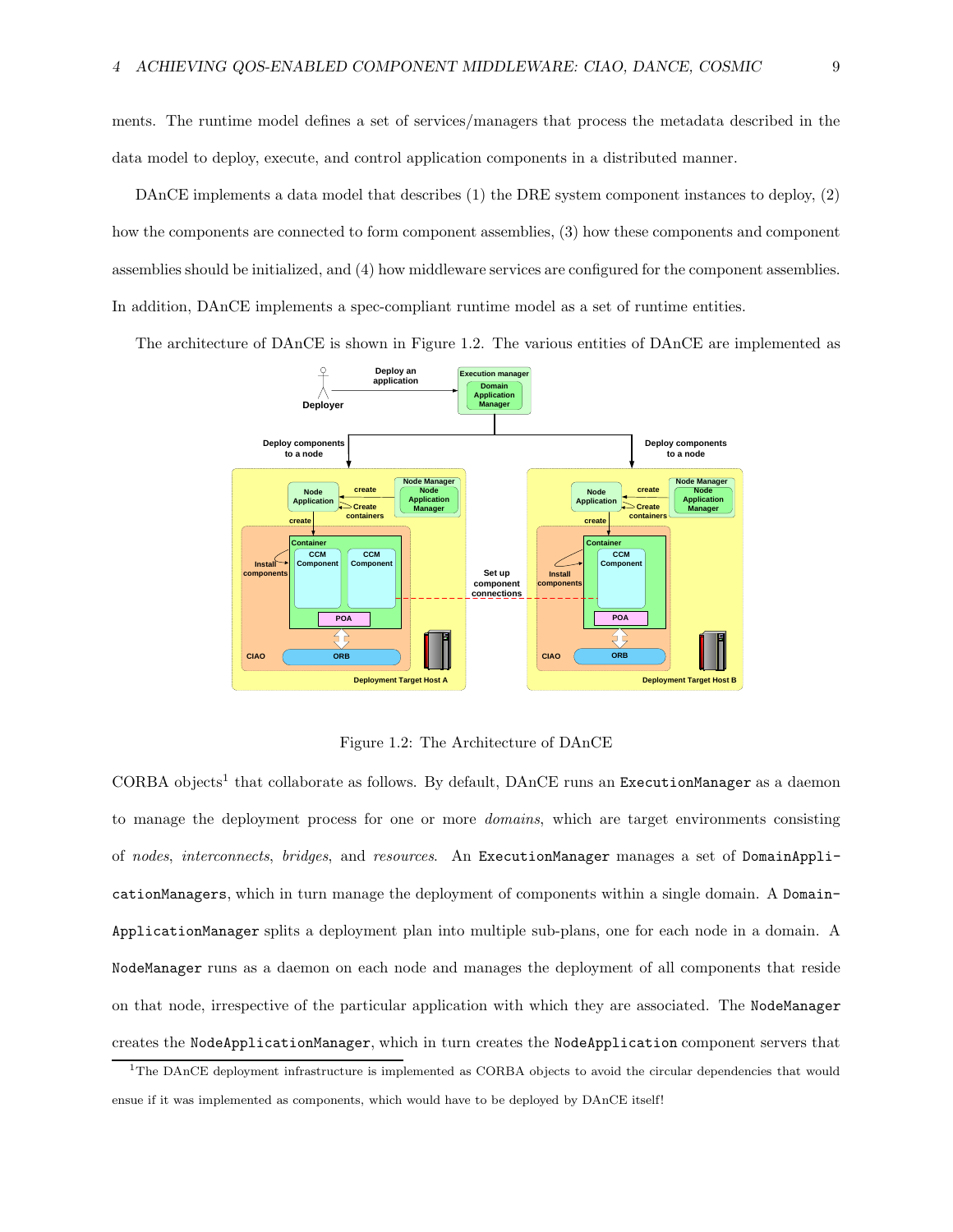host application-specific containers and components.

To support additional D&C concerns not addressed by the OMG D&C specification, but which are essential for QoS-enabled DRE systems, we enhanced the specification-defined data model by describing additional deployment concerns, which include fine-grained system resource allocation and configuration. To enforce real-time QoS requirements, DAnCE extends the standards-based data model by explicitly defining (1) component server resource configuration as a set of *policies*, and (2) how components bind to these policies, which influence end-to-end QoS behavior.

Figure 1.3 shows the policies for server configurations that can be specified using the DAnCE *server resources XML schema*. With such enhancements, the DAnCE data model allows DRE system developers



Figure 1.3: Specifying RT-QoS requirements

to configure and control *processor resources* via thread pools, priority mechanisms, intra-process mutexes, and a global scheduling service; *communication resources* via protocol properties and explicit bindings; and *memory resources* via buffering requests in queues and bounding the size of thread pools.

DAnCE's metadata-driven resource configuration mechanisms help ensure efficient, scalable, and predictable behavior end-to-end for DRE systems. Likewise, DAnCE helps enhance reuse since component QoS configuration can be performed at a much later phase, *i.e.*, just before the components are deployed into the target environment. Server resource specifications can be set via the following options: (1) *ORB commandline options*, which control TAO's connection management models, protocol selection, and optimized request processing, and (2) *ORB service configuration options*, which specify ORB resource factories that control server concurrency and demultiplexing models. Using this XML schema, a system deployer can specify the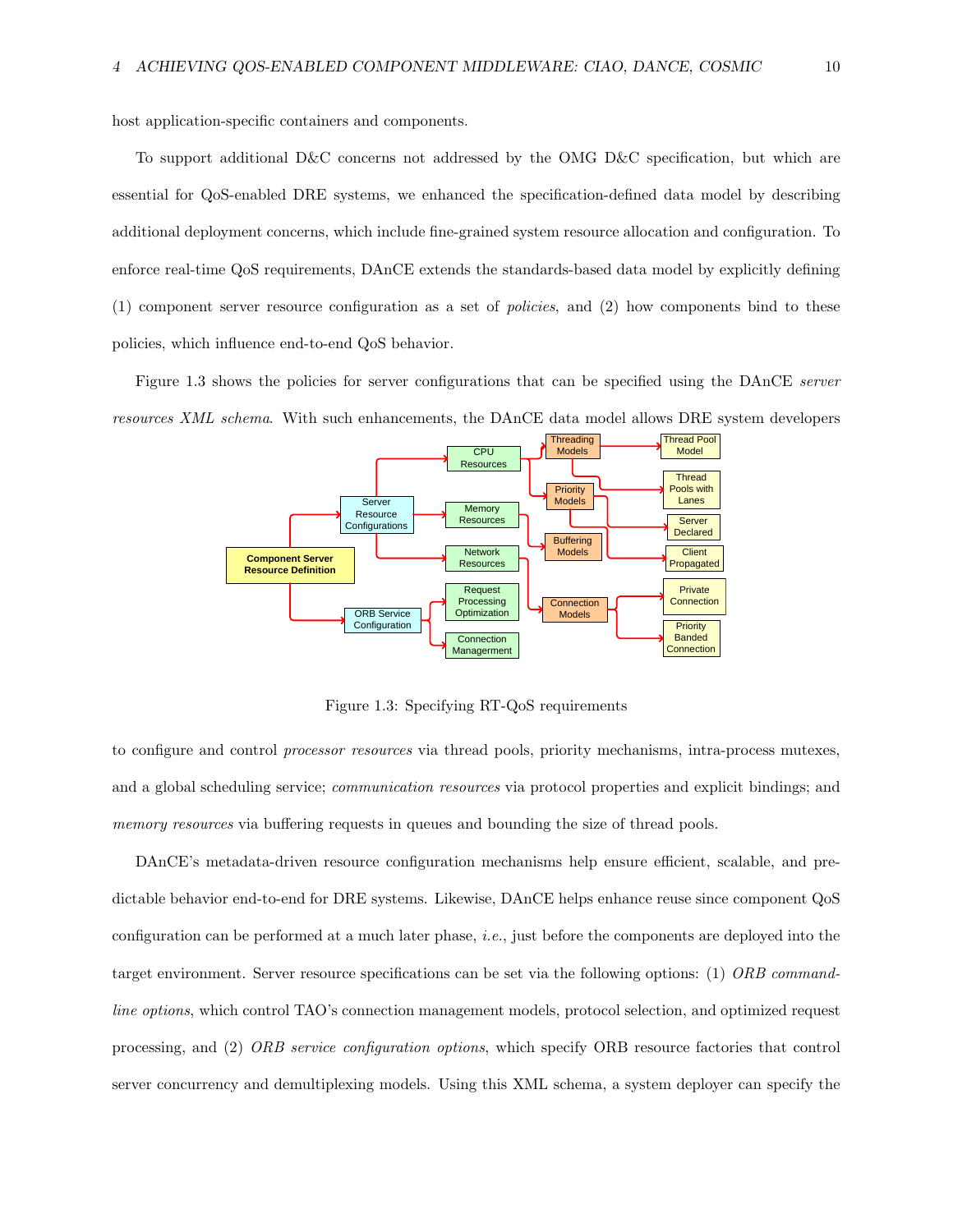designated ORB configurations. The ORB configurations defined by the data model are used to configure *NodeApplication* runtime entities that host components, thereby providing the necessary resources for the components to operate.

To fulfill the QoS requirements defined by the data model, DAnCE extends the standards-based runtime model as follows. An XMLConfigurationHandler parses the deployment plan and stores the information as IDL data structures that can transfer information between processes efficiently and enables the rest of DAnCE to avoid the runtime overhead of parsing XML files repeatedly. The IDL data structure output of the XMLConfigurationHandler is input to the ExecutionManager, which propagates the information to the DomainApplicationManager and NodeApplicationManager. The NodeApplicationManager uses the server resource configuration options in the deployment plan to customize the containers in the NodeApplication it creates. These containers then use other options in the deployment plan to configure TAO's Real-time CORBA support, including thread pool configurations, priority propagation models, and connection models.

## **4.3 Optimizing Static Configuration in DAnCE**

To extend our QoS-enable component middleware to a wider range of applications and platforms, we have implemented static techniques and mechanisms for deployment and configuration where as much of the configuration lifecycle as possible is performed off-line. This approach is especially important for systems where availability of platform features or stringent constraints on configuration times would otherwise limit our ability to support component deployment and configuration services. The fundamental intuition in understanding our static configuration approach is that stages of the overall DRE system configuration lifecycle similar to those in the dynamic approach must still be supported. In our static approach, however, several stages of the lifecycle are *compressed* into the compile-time and system-initialization phases so that (1) the set of components in an application can be identified and analyzed before run-time and (2) the overheads for run-time operation following initialization are minimized and made predictable.

Due to the nuances of the platforms traditionally used for deploying DRE systems, not all features of conventional platforms are available or usable. In particular, dynamically linked libraries and on-line XML parsing are often either unavailable or too costly in terms of performance. We therefore move several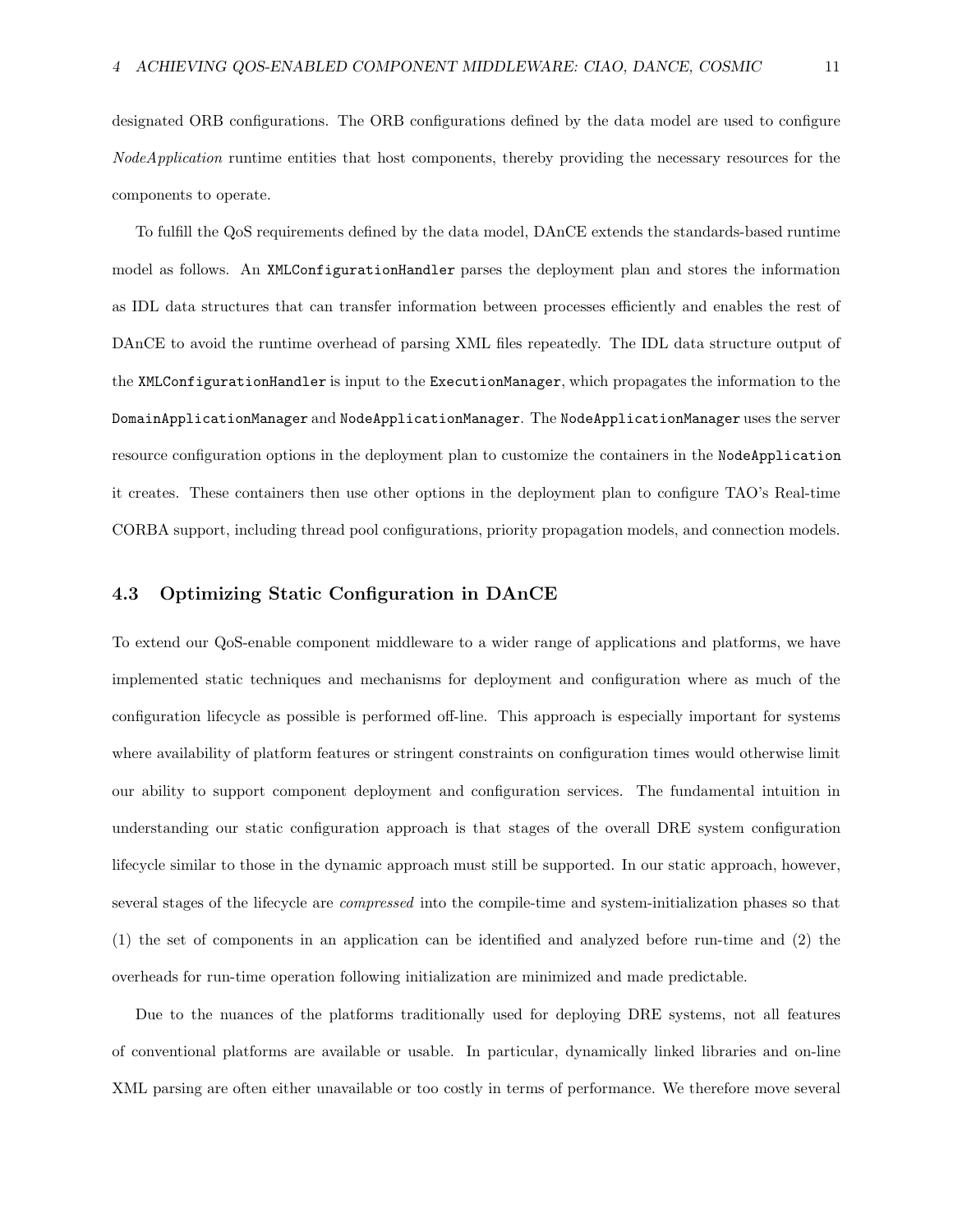configuration phases earlier in the configuration lifecycle. We also ensure that our approach can be realized on highly constrained real-time operating systems, such as VxWorks or LynxOS, by re-factoring the configuration mechanisms to use only mechanisms that are available and efficient.

In CIAO's static configuration approach, the same automated build processes that manage compilation of the application and middleware code first insert a code generation step just before compilation. In this step, CIAO's XML configuration files (.cdp, .csr) are translated into C++ header files that are then compiled into efficient run-time configuration drivers, which in turn are linked statically with the main application. These run-time drivers are invoked during application (re)initialization at run-time, and rapidly complete the remaining on-line system configuration actions at that point.

With CIAO's static configuration approach, all XML parsing is moved before run-time to the off-line build process, and all remaining information and executable code needed to complete configuration is linked statically into the application itself. Each endsystem can then be booted and initialized within a single address space, and there is no need for inter-process communication to create and assemble components.

An important trade-off with this approach is that the allocation of component implementations and configuration information to specific endsystems must be determined in advance. In effect, this trade-off shifts support for run-time flexibility away from the deployment steps and towards the configuration steps of the system lifecycle. Our static configuration approach in CIAO thus maintains a reasonable degree of configuration flexibility, while reducing the run-time cost of configuration.

### **4.4 Model-Driven Deployment and Configuration with CoSMIC**

Although DAnCE provides mechanisms that make component-based DRE systems more flexible and easier to develop and deploy, other complexities still exist. For example, using XML descriptors to configure the QoS properties of the system reduces the amount of code written imperatively. XML also introduces new complexities, however, such as verbose syntax, lack of readability at scale, and a high degree of accidental complexity and fallibility.

To simplify the development of applications based on Lightweight CCM and to avoid the complexities of handcrafting XML, we developed CoSMIC, which is an open-source MDE tool chain that supports the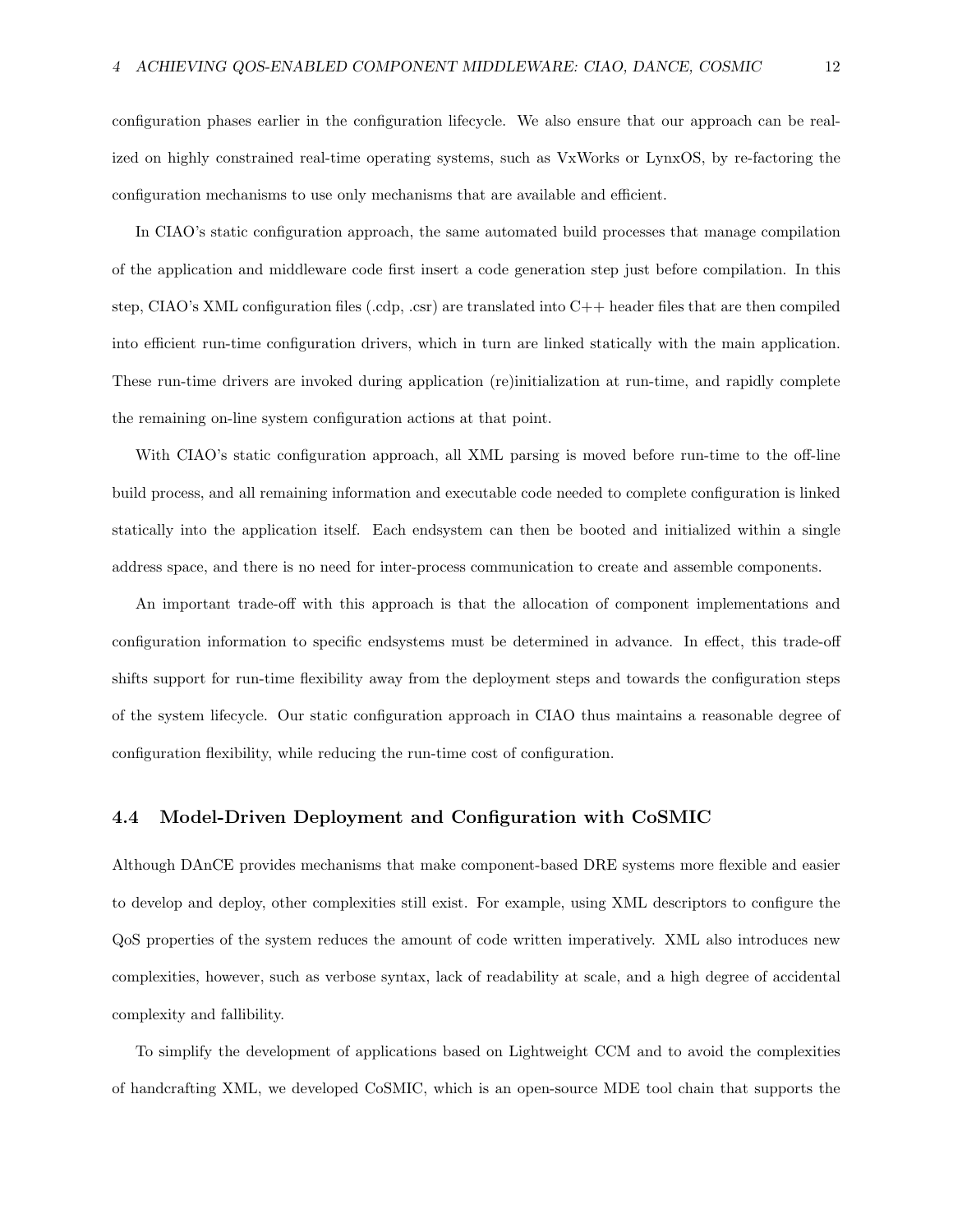deployment, configuration, and validation of component-based DRE systems. A key capability supported by CoSMIC is the definition and implementation of *domain-specific modeling languages* (DSMLs). DSMLs use concrete and abstract syntax to define the concepts, relationships, and constraints used to express domain entities [18]. One particularly relevant DSML in CoSMIC is the *Quality of Service Policy Modeling Language* (QoSPML) [19], which configures real-time QoS properties of components and component assemblies. QoSPML enables graphical manipulation of modeling elements and performs various types of generative actions, such as synthesizing XML-based data model descriptors defined in the OMG D&C specification and the enhanced data model defined in DAnCE. It also enables developers of DRE systems to specify and control the QoS policies via visual models, including models that capture the syntax and semantics of priority propagation model, thread pool model and connection model. QoSPML's model interpreter then automatically generates the XML configuration files, which allows developers to avoid writing applications that use the convoluted XML descriptors explicitly, while still providing control over QoS policies.

## **5 Applications of CIAO, DAnCE, and CoSMIC**

This section describes our experiences using CIAO, DAnCE, and CoSMIC in several application domains, including avionics mission computing, shipboard computing, and inventory tracking. It also summarizes our lessons learned from these experiences.

#### **5.1 Avionics Mission Computing Applications**

Avionics mission computing applications [20] have two important characteristics that affect how components are deployed and configured in those systems. First, components are often hosted on embedded single-board computers within an aircraft, which are interconnected via a high speed backplane such as a VME-bus. Second, interacting components deployed on different aircraft must communicate via a low-and-variable bandwidth wireless communication link, such as Link-16. Figure 1.4 illustrates how image selection, download, and display components may be deployed in an avionics mission computing system.

The timing of the interactions between components within an aircraft is bound by access to the CPU, so that configuring the rates and priorities at which components invoke operations on other components is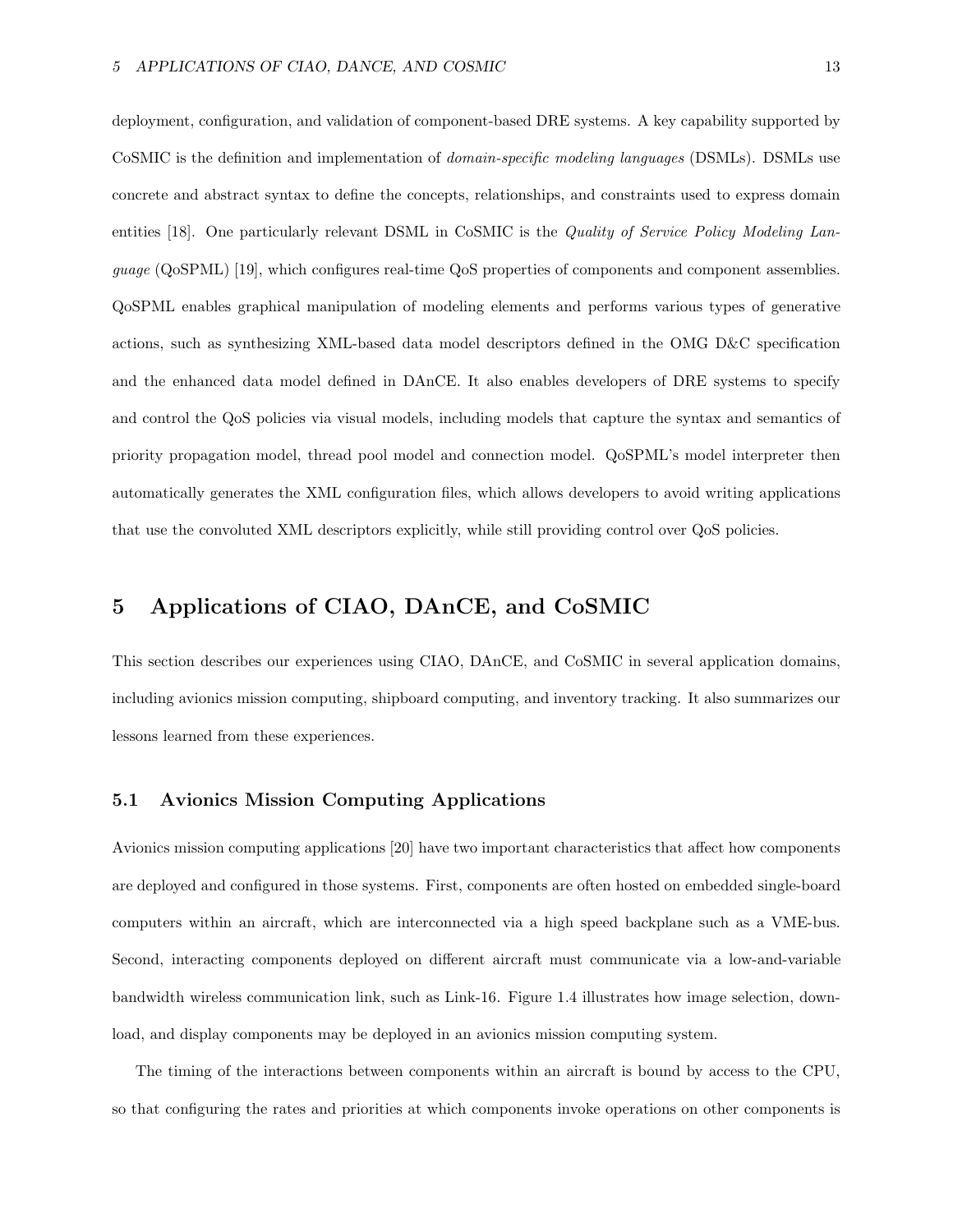

Figure 1.4: Component Interactions Within and Between Aircraft

crucial. Component connections involving receptacles that make prioritized calls to facets can be configured as standard Real-time CORBA calls in CIAO, which maps those configuration options directly onto TAO features, as described in Section 4.1. Moreover, since components are deployed statically in these systems, the static deployment and configuration techniques described in Section 4.3 are applicable to these systems. In fact, they are often necessary due to stringent constraints on system initialization times and limitations on platform features, *e.g.*, the absence of dynamic library support on some real-time operating systems.

Even within an aircraft, however, it is often appropriate to use more dynamic forms of resource management, such as using hybrid static/dynamic scheduling to add non-critical processing to the system without violating deadlines for critical processing [21]. These more dynamic forms of resource management require configuration of more sophisticated interconnection services between component ports, such as TAO's Real-Time Event Channel [22]. We are currently expanding the configuration options exposed by CIAO to include attributes of the event channel and scheduling services provided by TAO.

Applications whose component interactions span multiple aircraft *mandate* even more dynamic forms of resource management, such as using adaptive scheduling together with adaptive control to manage quality of service (QoS) properties of application data transmission and processing [23, 20] across a low-and-variable wireless communication link. We are currently adding configurable adaptive resource management capabilities to CIAO so system developers can configure QoS properties end-to-end in DRE systems.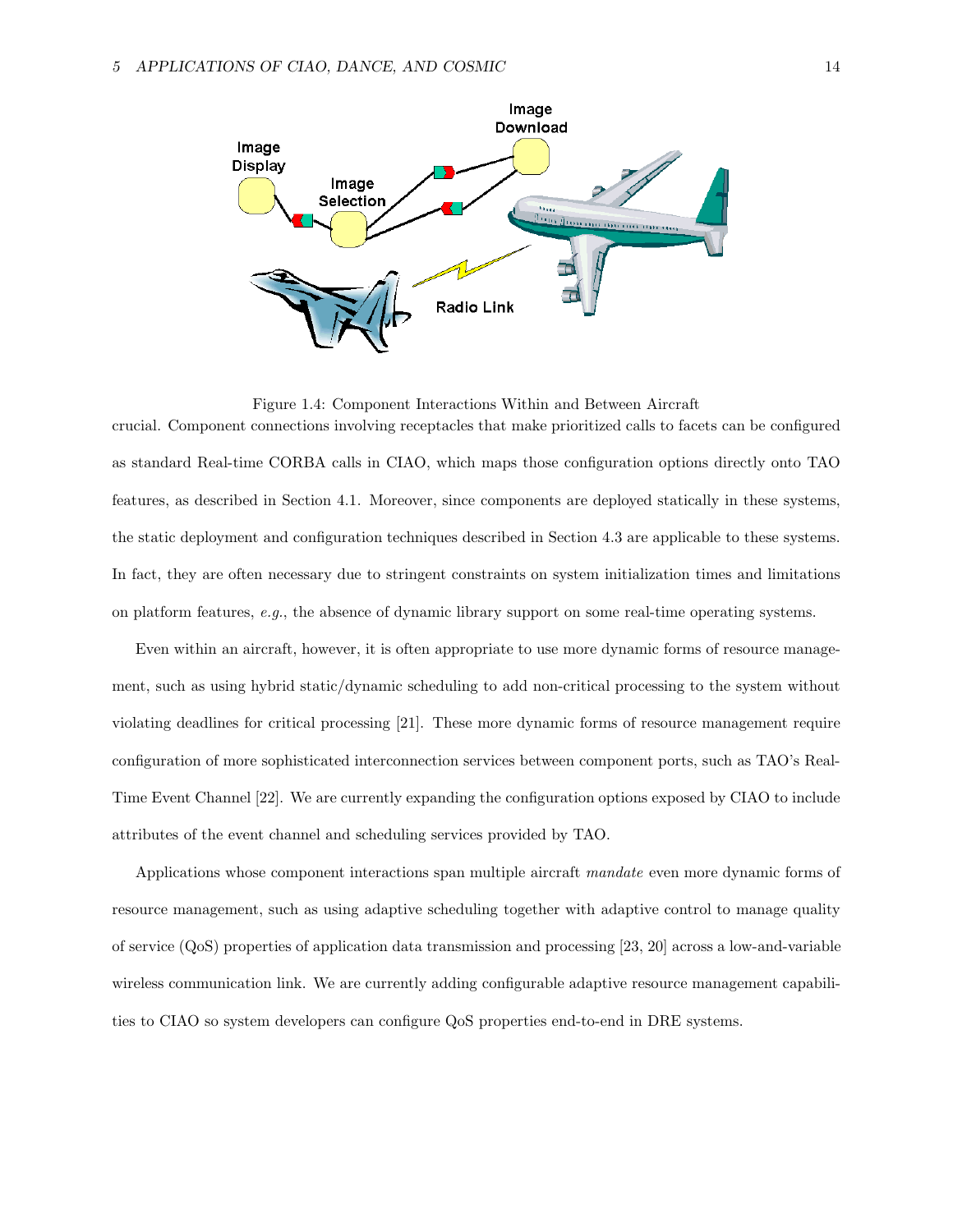### **5.2 Shipboard Computing Applications**

Modern shipboard computing environments consist of a grid of computers that manage many aspects of a ship's power, navigation, command and control, and tactical operations that support multiple *simultaneous* QoS requirements, such as survivability, predictability, security, and efficient resource utilization. To meet these QoS requirements, *dynamic resource management* (DRM) [24, 25] can be applied to optimize and (re)configure the resources available in the system to meet the changing needs of applications at runtime. The primary goal of DRM is to ensure that enterprise DRE systems can adapt dependably in response to dynamically changing conditions (*e.g., evolving multi-mission priorities*) to ensure that computing and networking resources are best aligned to meet critical mission requirements. A key assumption in DRM technologies is that the levels of service in one dimension can be coordinated with and/or traded off against the levels of service in other dimensions to meet mission needs, *e.g.*, the security and dependability of message transmission may need to be traded off against latency and predictability.

In the DARPA's *Adaptive and Reflective Middleware Systems* (ARMS) program DRM technologies were developed and applied to coordinate a computing grid that manages and automates many aspects of shipboard computing. As shown in Figure 1.5, the ARMS DRM architecture integrates resource management



Figure 1.5: DRM Layered Architecture in a Shipboard Computing Environment

and control algorithms enabled by standards-based component middleware infrastructure, and is modeled as a layered architecture comprising components at different levels of abstraction, including the DRM Services layer, the Resource Pool layer, and the Physical Resources layer. The top level **DRM Services layer** is responsible for satisfying global shipboard computing missions, such as mission mode changes. It then de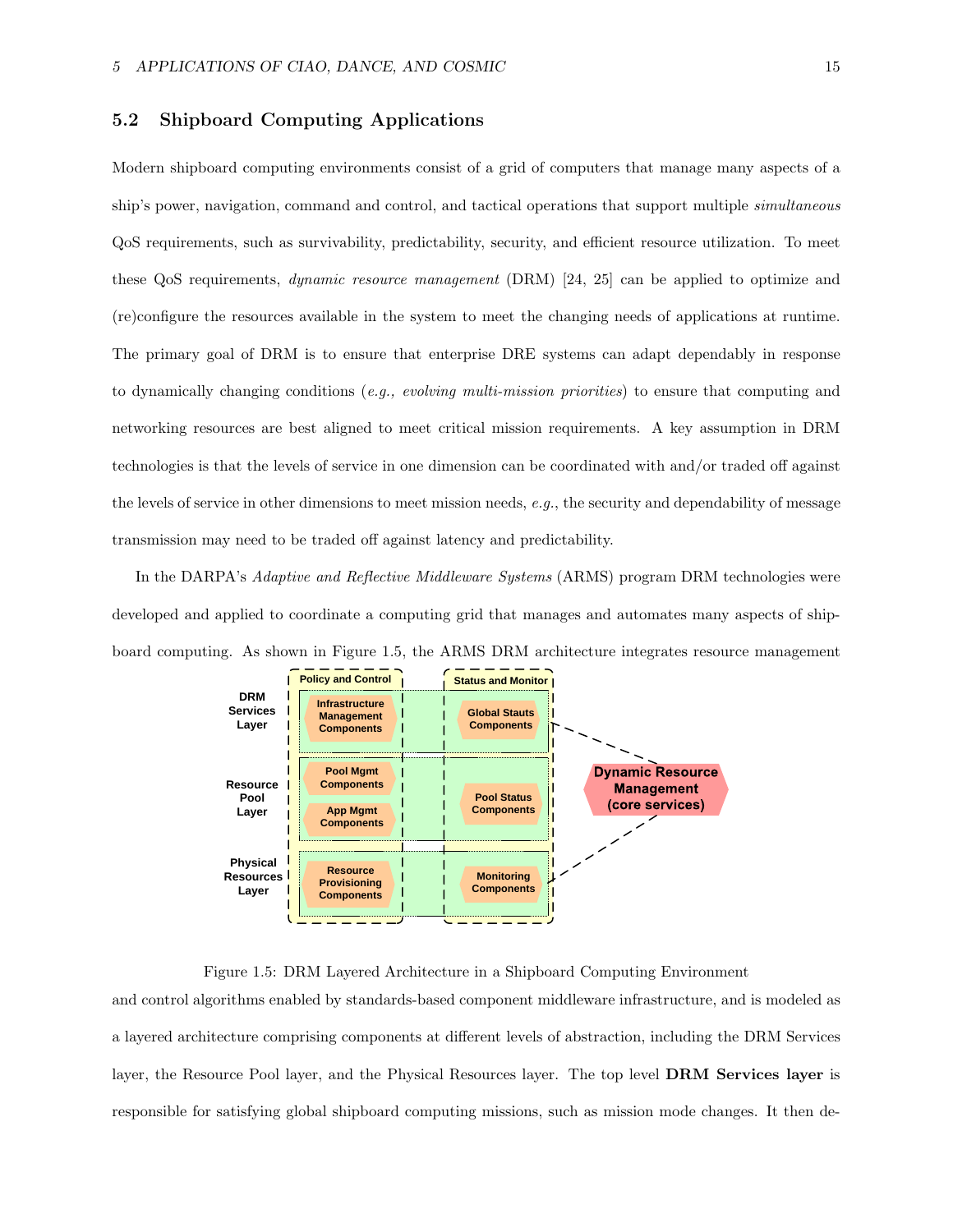composes global mission requests into a coordinated set of requests on resource pools within the **Resource Pool layer**, which is an abstraction for a set of computer nodes managed by a local resource manager. The **Physical Resources layer** deals with specific instances of resources within a single node in the system.

To simplify development and enhance reusability, all the three layers of the ARMS DRM infrastructure are implemented using CIAO, DAnCE and CoSMIC, which simplifies and automates the (re)deployment and (re)configuration of DRE and application components in a shipboard computing environment. The ARMS DRM system has hundreds of different types and instances of infrastructure components written in ∼300,000 lines of C++ code and residing in ∼750 files developed by different teams from different organizations. ARMS DRM research and experiments [26] show that DRM using standards-based middleware technologies is not only feasible, but can (1) handle dynamic resource allocations across a wide array of configurations and capacities, (2) provide continuous availability for critical functionalities–even in the presence of node and pool failures–through reconfiguration and redeployment, and (3) provide QoS for critical operations even in overload conditions and resource-constrained environments.

#### **5.3 Inventory Tracking Applications**

An *inventory tracking system* (ITS) is a warehouse management infrastructure that monitors and controls the flow of items and assets within a storage facility. Users of an ITS include couriers (such as UPS, DHL, and Fedex), airport baggage handling systems, and retailers (such as Walmart and Target). An ITS provides mechanisms for managing the storage and movement of items in a timely and reliable manner. For example, an ITS should enable human operators to configure warehouse storage organization criteria, maintain the inventory throughout a highly distributed system (which may span organizational boundaries), and track warehouse assets using decentralized operator consoles. In conjunction with colleagues at Siemens [2], we have developed and deployed an ITS using CIAO, DAnCE, and CoSMIC.

Successful ITS deployments must meet both the functional and QoS requirements. Like many other DRE systems, an ITS is assembled from many independently developed reusable components. As shown in Figure 1.6, some ITS components (such as an OperatorConsole) expose interfaces to end users, *i.e.*, ITS operators. Other components (such as a TransportUnit) represent hardware entities, such as cranes,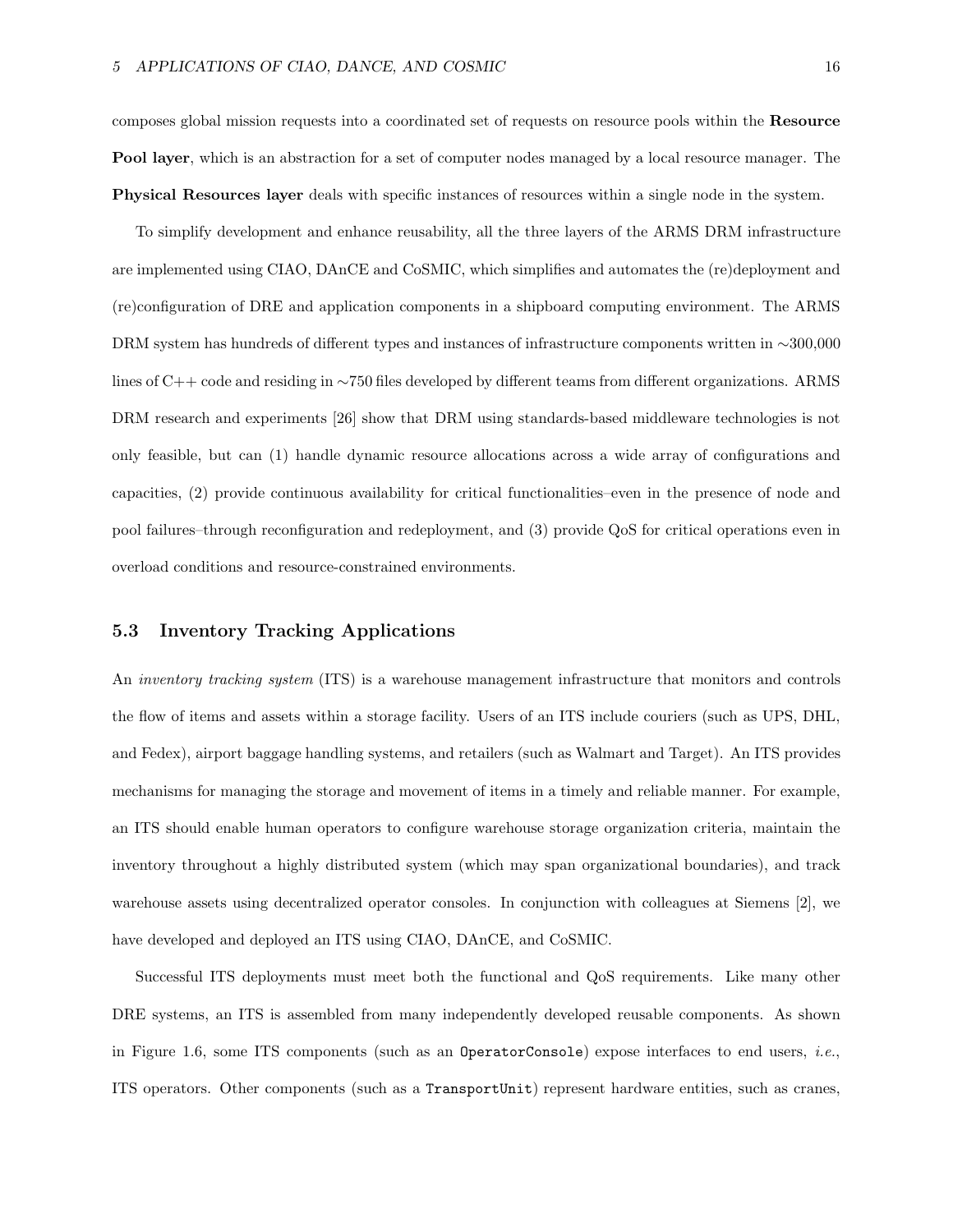

Figure 1.6: The Architecture of an Inventory Tracking System

forklifts, and belts. Database management components (such as ItemRepository and StorageFacility) expose interfaces to manage external backend databases (such as those tracking items inventory and storage facilities). Finally, the sequences of events within the ITS is coordinated by control flow components (such as the WorkflowManager and StorageManager). Our QoS-enabled component middleware and MDE tools allow ITS components to be developed independently.

After individual components are developed, there are still a number of crosscutting concerns that must be addressed when assembling and configuring an ITS, including (1) identifying dependencies between component implementation artifacts, such as the OperatorConsole component having dependencies on other ITS components (*e.g.*, a WorkflowManager component) and other third-party libraries (*e.g.*, the QT library, which is a cross-platform  $C++$  GUI library compatible with the Embedded Linux OS), (2) specifying the interaction behavior among ITS components, (3) specifying components to configure and control various resources, including processor resources, communication resources, and memory resources, and (4) mapping ITS components and connections to the appropriate nodes and networks in the target environment where the ITS will be deployed. We used the CoSMIC MDE tool chain to simplify the assembly of ITS components and then used DAnCE to deploy and configure them.

QoS requirements (such as latency and jitter) are important considerations of an ITS. For instance, in an ITS, whenever a hardware unit (such as a conveyor belt) fails, the component that controls and monitors this hardware unit must notify another ITS component (such as a WorkflowManager component) in realtime to avoid system damage and to minimize overall warehouse delay. Likewise, other components that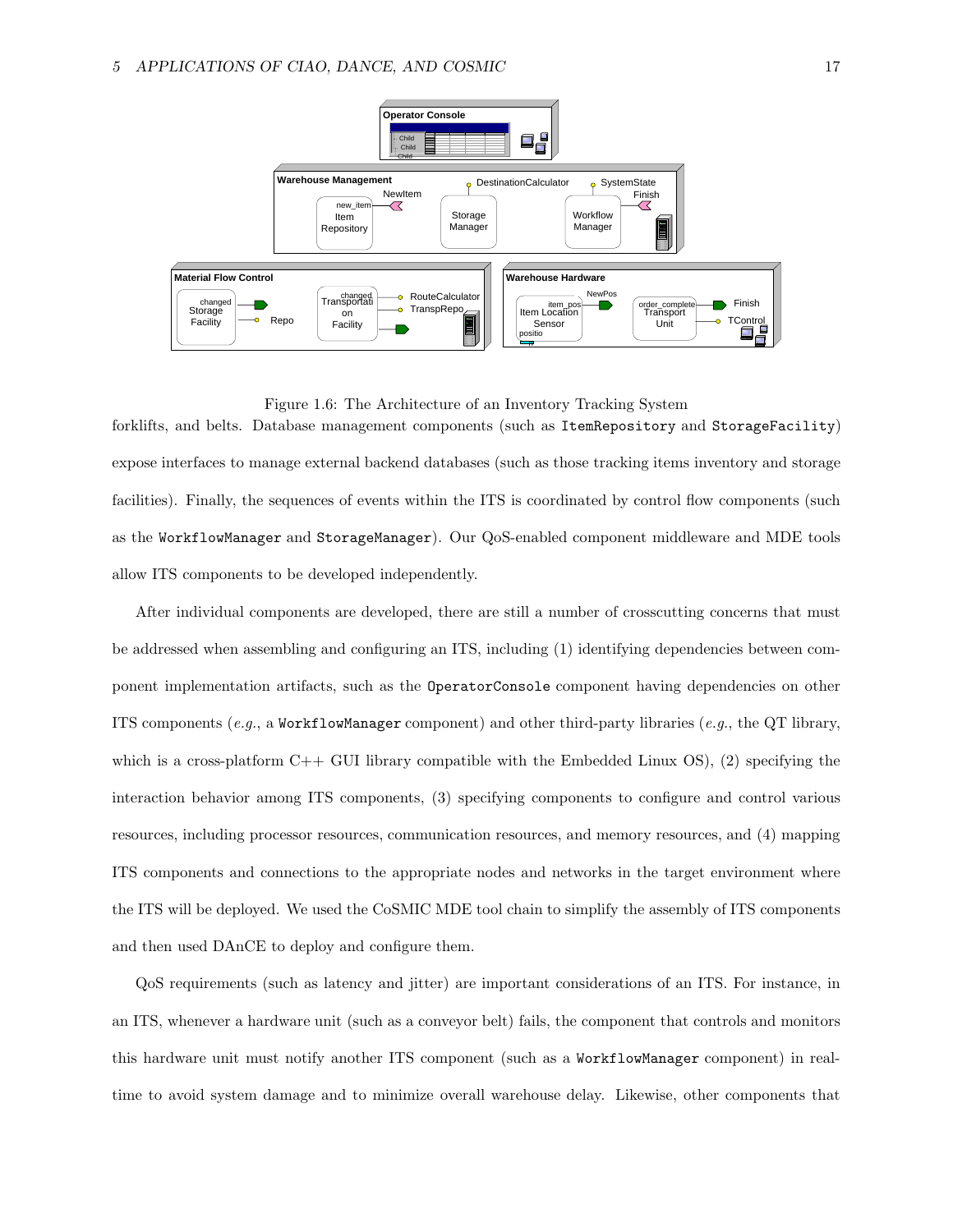monitor the location of items, such as an ItemLocationSensor, must have stringent QoS requirements since they handle real-time item delivery activities. To satisfy these real-time QoS requirements, the CIAO NodeApplications hosting ItemLocationSensor components can be configured declaratively with a serverdeclared priority model at the highest CORBA priority, with thread pools having preset static threads, and with priority-banded connections.

#### **5.4 Lessons Learned**

The following are our lessons learned from applying CIAO, DAnCE, and CoSMIC to the three kinds of DRE systems described above:

#### • **Developing complex DRE systems require a sophisticated and integrated engineering paradigm.**

While modern DRE systems are increasing in size and complexity, creating stove-piped one-of-a-kind applications is unsatisfying, although that has been the state-of-the-practice until recently. Component middleware is designed to enhance the quality and productivity of software developers by elevating the level of abstraction used to develop distributed systems. Conventional component middleware, however, lacks mechanisms to separate QoS concerns from component functional aspects, and it also lacks mechanisms to handle deployment and configuration for such concerns in DRE systems. We therefore designed and integrated CIAO, DAnCE, and CoSMIC based on advanced software principles, such as separation of concerns, metaprogramming, component-based software engineering, and model-driven engineering. We incorporated these concepts as key design principles underlying these technologies and used them to develop representative applications in a variety of DRE system domains.

• **Model-Driven Engineering (MDE) tools alleviate complexities associated with component middleware.** Although component middleware elevates the abstraction level of middleware to enhance software developer quality and productivity, it also introduces new complexities. For example, the OMG Lightweight CCM and D&C specifications have a large number of configuration points. To alleviate these complexities we designed and applied the CoSMIC MDE tools. Our experiences in applying CIAO and DAnCE to various application domains showed that when component deployment plans are incomplete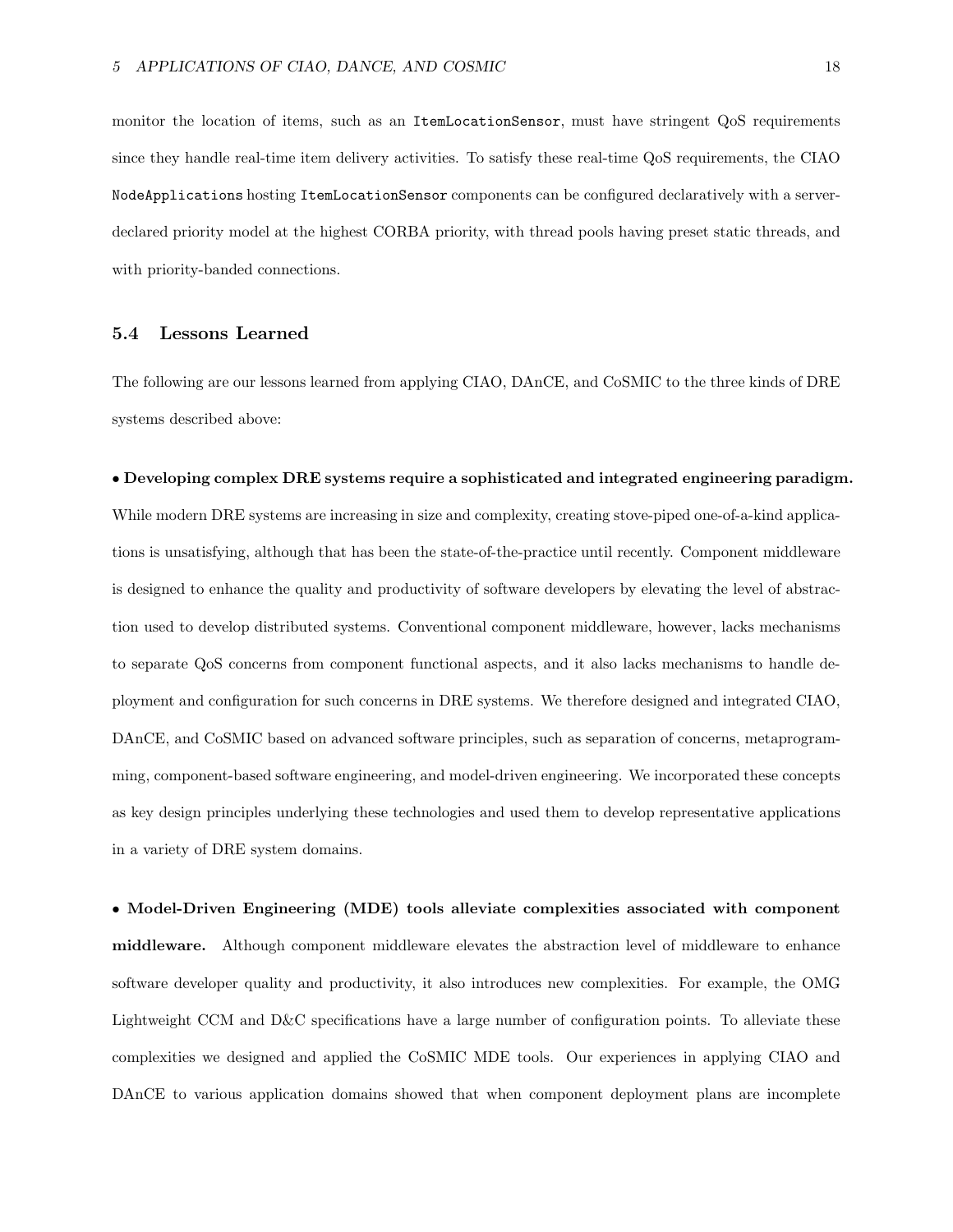or must change, the effort required is significantly less than using the raw component middleware without MDE tool support since applications can evolve from the existing domain models. Likewise, if the component assemblies are the primary changing concerns in the system, little new application code must be written, yet the complexity of the MDE tool remains manageable due to the limited number of well-defined configuration "hot spots" exposed by the underlying infrastructure.

• **Automated MDE tools are needed to configure and deploy DRE systems effectively.** Despite the fact that CIAO and DAnCE component middleware facilitate the configuration of complex DRE systems based on Real-time CORBA and Lightweight CCM, developers are still faced with the question of what constitutes a "good" configuration. Moreover, they are still ultimately responsible for determining the appropriate configurations. We observed that scheduling analysis and verification tools tools would be helpful in performing this evaluation and should be integrated into MDE toolsuite to help system designers address such challenges. In addition, despite the benefits of using visual MDE tools to describe different aspects of the large scale DRE systems, it is still tedious and error-prone to manually show the details for all the components in large-scale DRE systems. This observation motivates the need for further research in automating the synthesis of large-scale DRE systems based on the different types of meta-information about assembly units, such as high-level design intention or service requirements.

## **6 Related Work**

This section compares our work on CIAO and DAnCE with other related work on middleware for DRE systems. In particular, we compare two different categories of middleware for DRE systems: QoS-enabled DOC middleware and QoS-enabled component middleware.

**QoS-enabled DOC middleware.** The *Quality Objects* (QuO) framework [27, 28] uses aspect-oriented software development [29] techniques to separate the concerns of QoS programming from application logic in DRE systems. It allows application developers to explicitly declare system QoS characteristics, and then use a specialized compiler to generate code that integrates those characteristics into the system implementation. It therefore provides a high-level QoS abstraction on top of conventional DOC middleware technologies such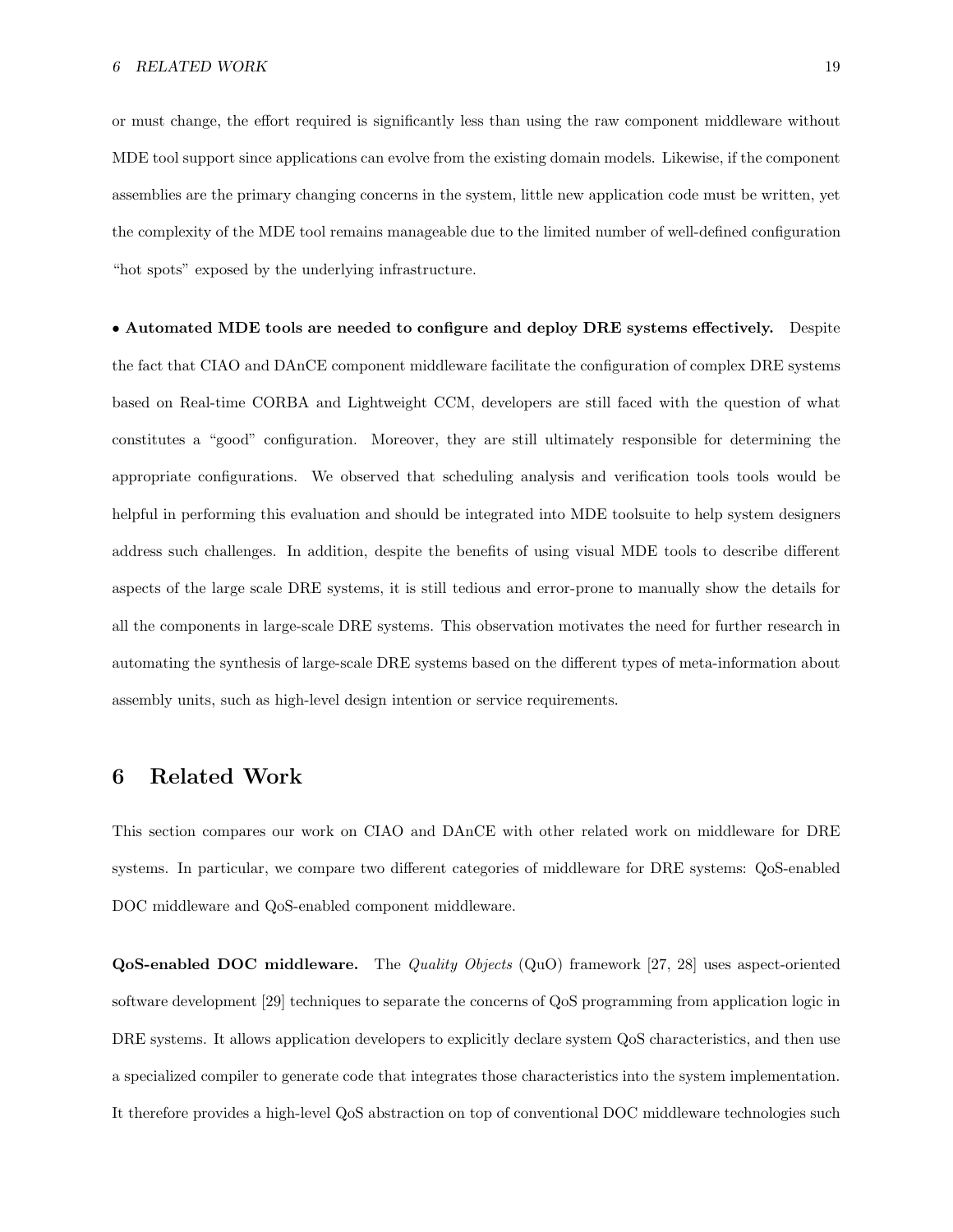#### as CORBA and Java RMI.

The *dynamicTAO* [30] project applies reflective techniques to reconfigure ORB components at runtime. Similar to *dynamicTAO*, the *Open ORB* project [31] also aims at highly configurable and dynamically reconfigurable middleware platforms to support applications with dynamic requirements. This approach may not be suitable for some DRE systems, however, since dynamic loading and unloading of ORB components can incur unpredictable overheads and thus prevent the ORB from meeting application deadlines. Our work on CIAO allows MDE tools, such as Cadena [32] and QoSPML [19], to analyze the required ORB components and their configurations and ensure that a component server contains only the required ORB components.

*Proactive* [33] is a distributed programming model for deploying object-oriented grid applications and is similar to CIAO and DAnCE since it also separately describes the target environment using XML descriptors, but CIAO goes further to allow application to be explicitly composed with a number of components, and CIAO and DAnCE together ensure end-to-end system QoS at deployment time.

**QoS-enabled component middleware.** The container architecture in component middleware provides a vehicle for applying meta-programming techniques for QoS assurance control in component middleware. Containers can also help apply aspect-oriented software development techniques to plug in different systemic behaviors [34]. This approach is similar to CIAO in that it provides mechanisms to inject aspects into applications at the middleware level.

[35] further develops the state of the art in QoS-enabled containers by extending a QoS EJB container interface to support a QoSContext interface that allows the exchange of QoS-related information among component instances. To take advantage of the QoS-container, a component must implement QoSBean and QoSNegotiation interfaces. This requirement, however, adds an unnecessary dependency to component implementations.

The QoS Enabled Distributed Objects (Qedo) project [36] is another effort to make QoS support an integral part of CCM. Qedo's extensions to the CCM container interface and Component Implementation Framework (CIF) require component implementations to interact with the container QoS interface and negotiate the level of QoS contract directly. While this approach is suitable for certain applications where QoS is part of the functional requirements, it inevitably tightly couples the QoS provisioning and adaptation behav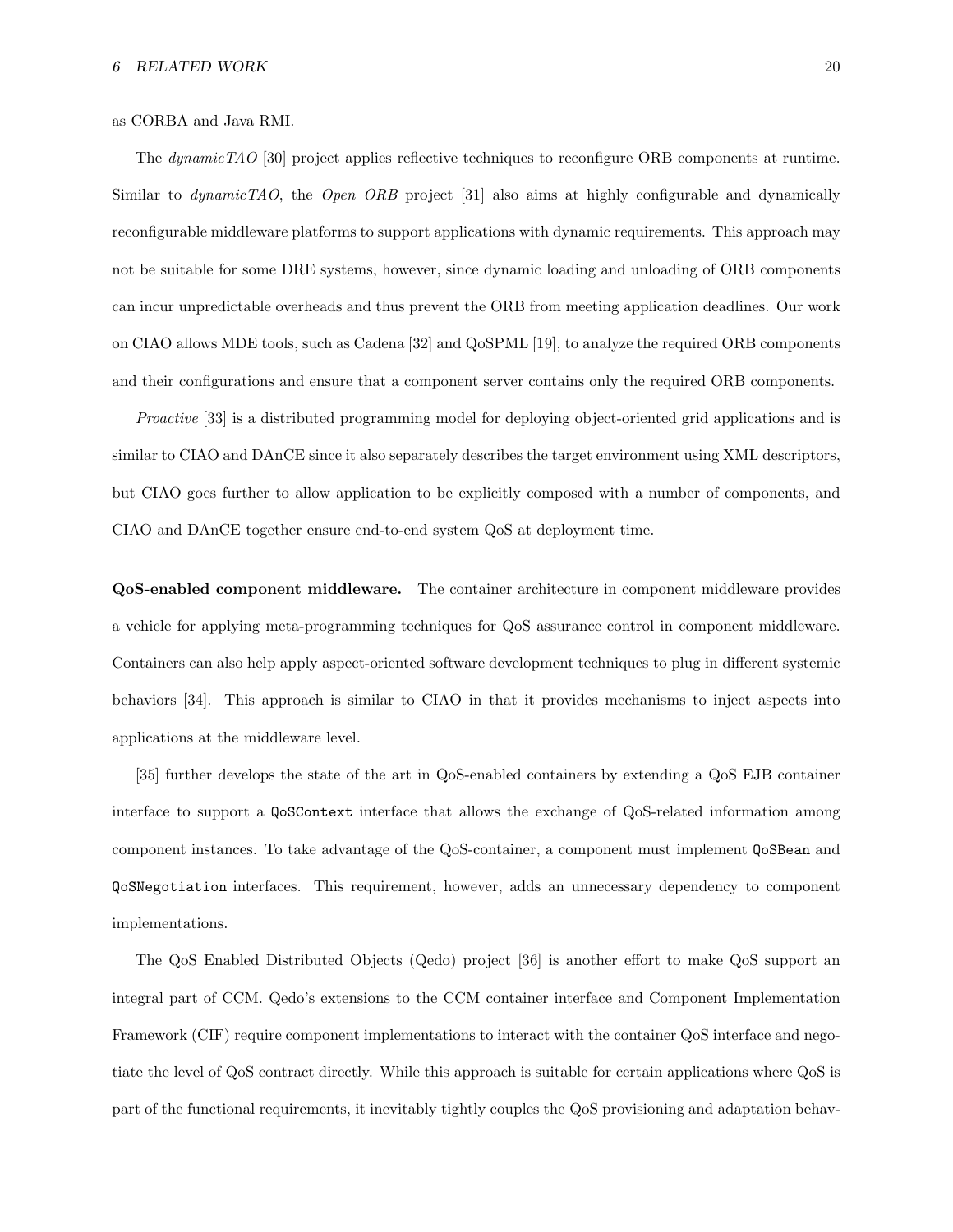iors into the component implementation, and thus hampers the reusability of the component. In comparison, CIAO explicitly avoids this coupling and *composes* the QoS aspects into applications declaratively.

The OpenCCM [37] project is a Java-based CCM implementation. The OpenCCM Distributed Computing Infrastructure (DCI) federates a set of distributed services to form a unified distributed deployment domain for CCM applications. OpenCCM and its DCI infrastructure, however, do not support key QoS aspects for DRE systems, including real-time QoS policy configuration and resource management.

## **7 Concluding Remarks**

This chapter has described how the CIAO and DAnCE QoS-enabled component middleware and CoSMIC MDE tools have been applied to address key challenges when developing DRE systems for various application domains. Reusability and composability are particularly important requirements for developing large-scale DRE systems. With QoS-enabled DOC middleware, such as Real-time CORBA and Real-time Java, configurations are made *imperatively* via calls to programmatic configuration interfaces with which the component code is thus tightly coupled. In contrast, QoS-enabled component middleware allows developers to specify configuration choices *declaratively* through metaprogramming techniques (such as XML descriptor files), thus enhancing reusability and composability.

Our future work will focus on (1) developing a computational model to support configuration and dynamic reconfiguration of DRE systems at different levels of granularity to improve both system manageability and reconfiguration performance, and developing a platform model to execute the computational model predictably and scalably, (2) applying specialization techniques (such as partial evaluation and generative programming) to optimize DRE systems using metadata contained in component assemblies, and (3) enhancing DAnCE to provide state synchronization and component recovery support for a fault-tolerant middleware infrastructure, such as MEAD [38].

TAO, CIAO, and DAnCE are available for download at deuce.doc.wustl.edu/Downlad.html, and CoS-MIC is available for download at www.dre.vanderbilt.edu/cosmic.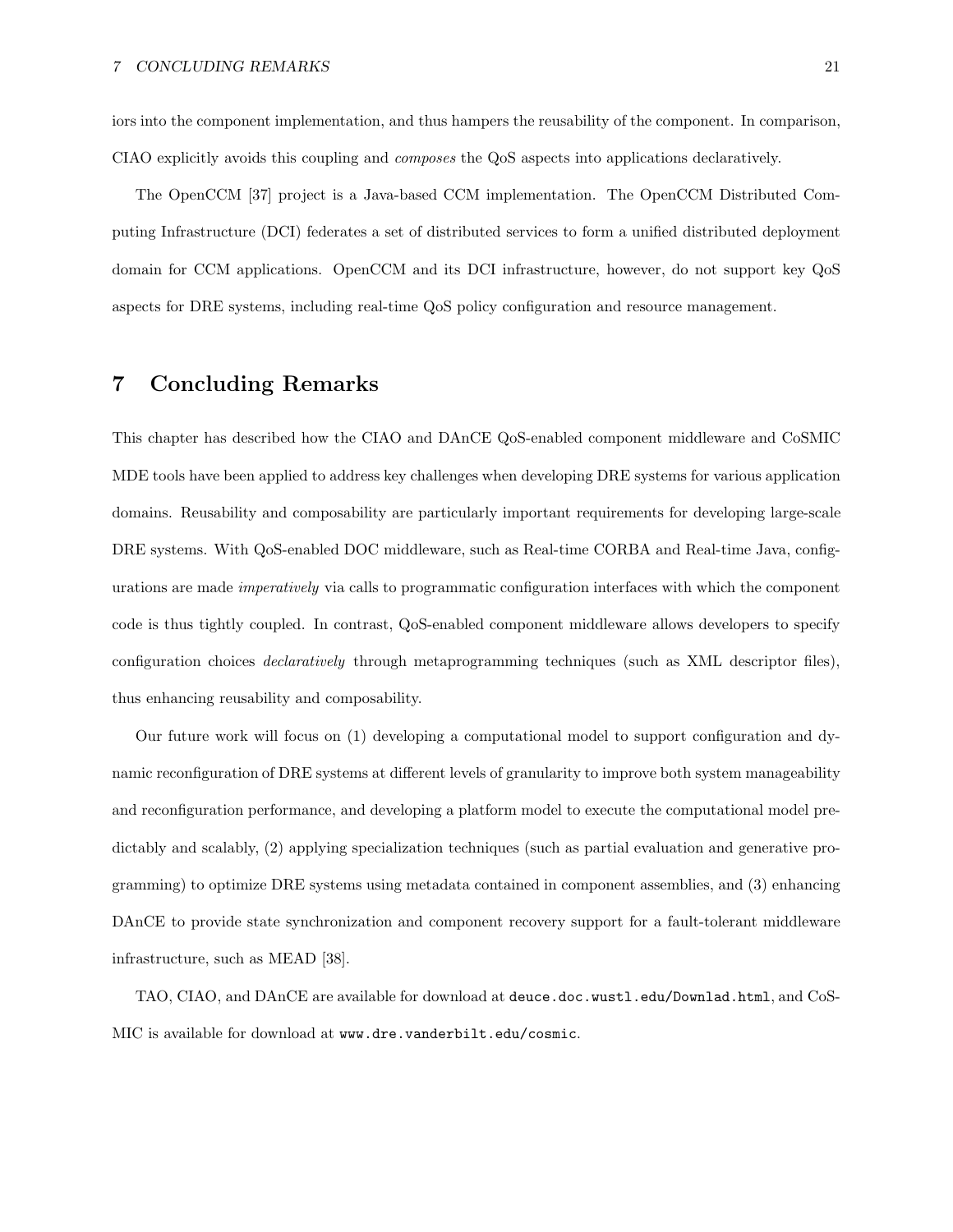## **References**

- [1] D. C. Schmidt, R. Schantz, M. Masters, J. Cross, D. Sharp, and L. DiPalma, "Towards Adaptive and Reflective Middleware for Network-Centric Combat Systems," *CrossTalk - The Journal of Defense Software Engineering*, Nov. 2001.
- [2] A. Nechypurenko, D. C. Schmidt, T. Lu, G. Deng, and A. Gokhale, "Applying MDA and Component Middleware to Large-scale Distributed Systems: a Case Study," in *Proceedings of the 1st European Workshop on Model Driven Architecture with Emphasis on Industrial Application*, (Enschede, Netherlands), IST, Mar. 2004.
- [3] D. C. Sharp and W. C. Roll, "Model-Based Integration of Reusable Component-Based Avionics System," in *Proc. of the Workshop on Model-Driven Embedded Systems in RTAS 2003*, May 2003.
- [4] Object Management Group, *The Common Object Request Broker: Architecture and Specification*, 3.0.2 ed., Dec. 2002.
- [5] A. Wollrath, R. Riggs, and J. Waldo, "A Distributed Object Model for the Java System," *USENIX Computing Systems*, vol. 9, pp. 265–290, November/December 1996.
- [6] N. Wang, D. C. Schmidt, and C. O'Ryan, "An Overview of the CORBA Component Model," in *Component-Based Software Engineering* (G. Heineman and B. Councill, eds.), Reading, Massachusetts: Addison-Wesley, 2000.
- [7] Object Management Group, *Real-time CORBA Specification*, OMG Document formal/02-08-02 ed., Aug. 2002.
- [8] G. Bollella, J. Gosling, B. Brosgol, P. Dibble, S. Furr, D. Hardin, and M. Turnbull, *The Real-time Specification for Java*. Addison-Wesley, 2000.
- [9] Object Management Group, *CORBA Components*, OMG Document formal/2002-06-65 ed., June 2002.
- [10] Sun Microsystems, "Enterprise JavaBeans Specification." java.sun.com/products/ejb/docs.html, Aug. 2001.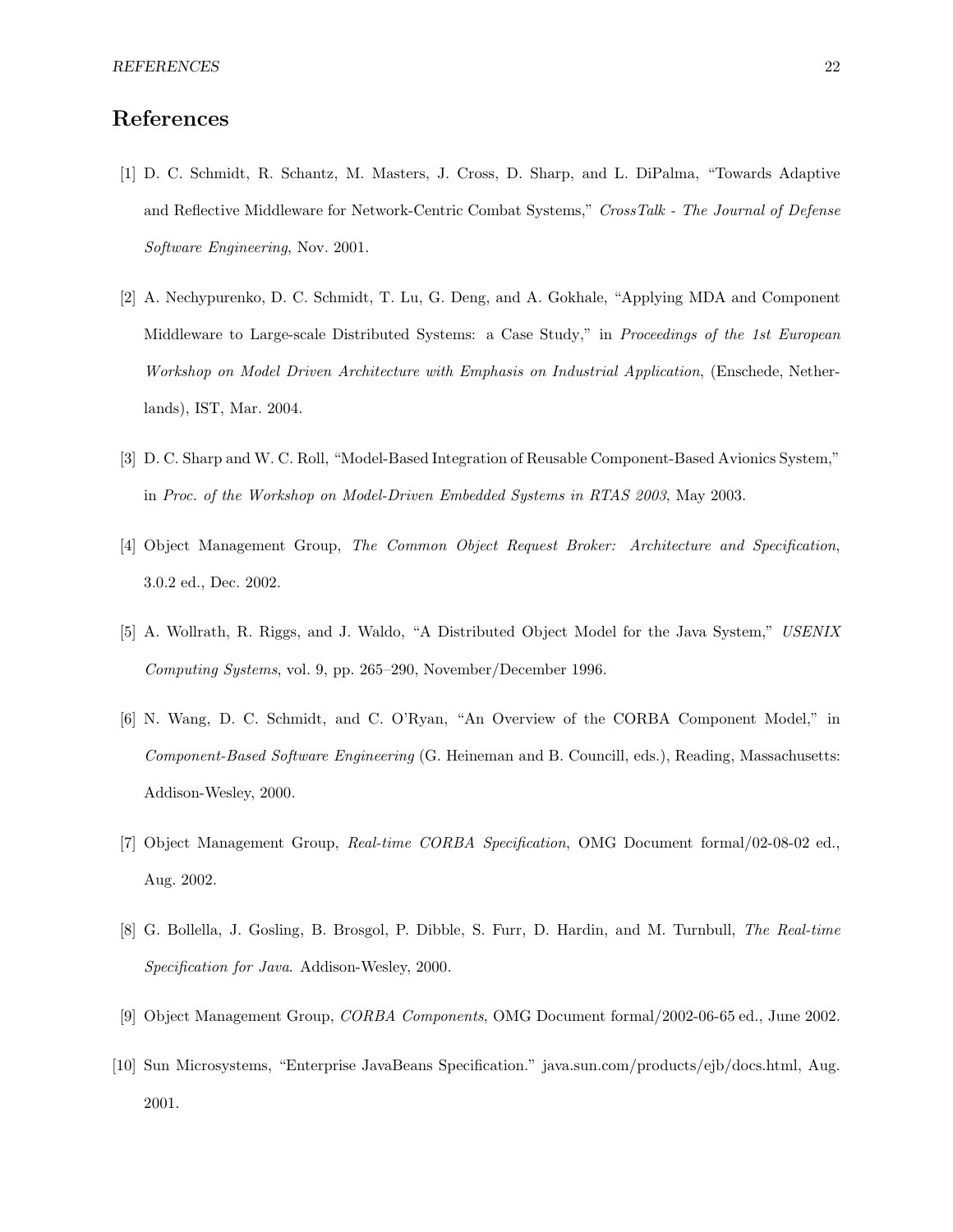- [11] Object Management Group, *Light Weight CORBA Component Model Revised Submission*, OMG Document realtime/03-05-05 ed., May 2003.
- [12] A. Gokhale, K. Balasubramanian, J. Balasubramanian, A. S. Krishna, G. T. Edwards, G. Deng, E. Turkay, J. Parsons, and D. C. Schmidt, "Model Driven Middleware: A New Paradigm for Deploying and Provisioning Distributed Real-time and Embedded Applications," *The Journal of Science of Computer Programming: Special Issue on Model Driven Architecture*, 2006 (to appear).
- [13] D. C. Schmidt, "Model-Driven Engineering," *IEEE Computer*, vol. 39, no. 2, 2006.
- [14] D. C. Schmidt, D. L. Levine, and S. Mungee, "The Design and Performance of Real-time Object Request Brokers," *Computer Communications*, vol. 21, pp. 294–324, Apr. 1998.
- [15] D. C. Schmidt, M. Stal, H. Rohnert, and F. Buschmann, *Pattern-Oriented Software Architecture: Patterns for Concurrent and Networked Objects, Volume 2*. New York: Wiley & Sons, 2000.
- [16] I. Pyarali, D. C. Schmidt, and R. Cytron, "Techniques for Enhancing Real-time CORBA Quality of Service," *IEEE Proceedings Special Issue on Real-time Systems*, vol. 91, July 2003.
- [17] OMG, *Deployment and Configuration Adopted Submission*, Document ptc/03-07-08 ed., July 2003.
- [18] G. Karsai, J. Sztipanovits, A. Ledeczi, and T. Bapty, "Model-integrated development of embedded software," *Proceedings of the IEEE*, vol. 91, pp. 145–164, Jan. 2003.
- [19] S. Paunov, J. Hill, D. C. Schmidt, J. Slaby, and S. Baker, "Domain-Specific Modeling Languages for Configuring and Evaluating Enterprise DRE System QoS," in *Proceedings of 13th Annual International Conference and Workshop on the Engineering of Computer Based Systems (ECBS '06)*, (Potsdam, Germany), IEEE, Mar. 2006.
- [20] C. D. Gill, J. M. Gossett, D. Corman, J. P. Loyall, R. E. Schantz, M. Atighetchi, and D. C. Schmidt, "Integrated Adaptive QoS Management in Middleware: An Empirical Case Study," *Journal of Real-time Systems*, vol. 29, no. 2–3, pp. 101–130, 2005.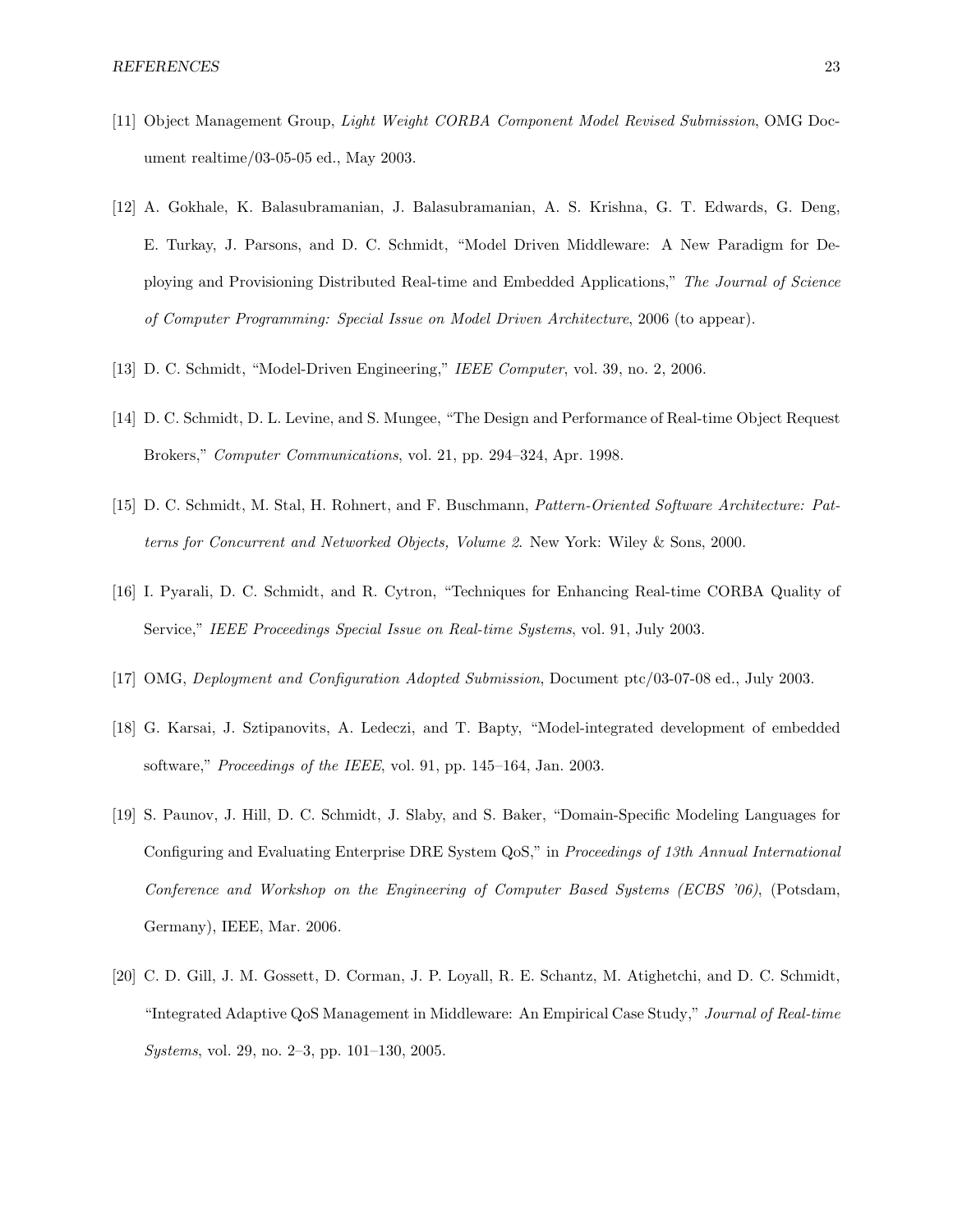- [21] C. Gill, D. C. Schmidt, and R. Cytron, "Multi-Paradigm Scheduling for Distributed Real-time Embedded Computing," *IEEE Proceedings, Special Issue on Modeling and Design of Embedded Software*, vol. 91, Jan. 2003.
- [22] T. H. Harrison, D. L. Levine, and D. C. Schmidt, "The Design and Performance of a Real-time CORBA Event Service," in *Proceedings of OOPSLA '97*, (Atlanta, GA), pp. 184–199, ACM, Oct. 1997.
- [23] X. Wang, H.-M. Huang, V. Subramonian, C. Lu, and C. Gill, "CAMRIT: Control-based Adaptive Middleware for Real-time Image Transmission," in *Proc. of the 10th IEEE Real-time and Embedded Tech. and Applications Symp. (RTAS)*, (Toronto, Canada), May 2004.
- [24] L. Welch, B. Shirazi, B. Ravindran, and C. Bruggeman, "DeSiDeRaTa: QoS Management Technology for Dynamic, Scalable, Dependable, Real-time Systems," in *Proceedings of the 15th IFAC Workshop on Distributed Computer Control Systems (DCCS'98)*, Sept. 1998.
- [25] J. Hansen, J. Lehoczky, and R. Rajkumar, "Optimization of Quality of Service in Dynamic Systems," in *Proceedings of the 9th International Workshop on Parallel and Distributed Real-time Systems*, Apr. 2001.
- [26] J. Balasubramanian, P. Lardieri, D. C. Schmidt, G. Thaker, A. Gokhale, and T. Damiano, "A multilayered resource management framework for dynamic resource management in enterprise dre systems," *Journal of Systems and Software: special issue on Dynamic Resource Management in Distributed Realtime Systems*, 2006.
- [27] R. Schantz, J. Loyall, M. Atighetchi, and P. Pal, "Packaging Quality of Service Control Behaviors for Reuse," in *Proceedings of the* 5*th IEEE International Symposium on Object-Oriented Real-time Distributed Computing (ISORC)*, (Crystal City, VA), pp. 375–385, IEEE/IFIP, April/May 2002.
- [28] J. A. Zinky, D. E. Bakken, and R. Schantz, "Architectural Support for Quality of Service for CORBA Objects," *Theory and Practice of Object Systems*, vol. 3, no. 1, pp. 1–20, 1997.